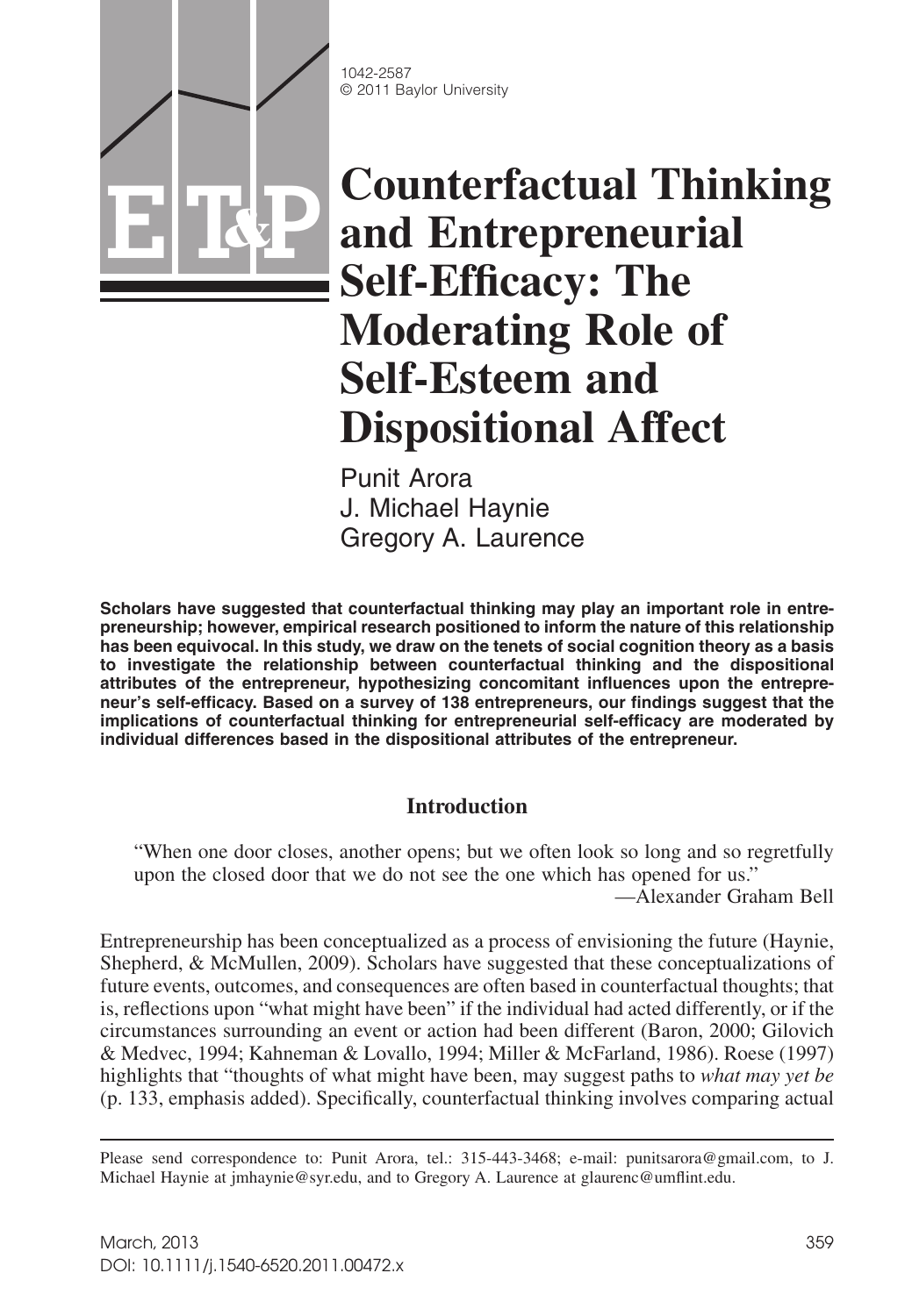events to "alternatives that are constructed ad hoc rather than retrieved from past experience" (Kahneman & Miller, 1986, p. 136). In the context of entrepreneurship—where a future-focused orientation is pervasive and opportunity discovery the goal—the role that counterfactual thinking may play in defining "what may yet be" could prove important. However, support for this proposition remains ambiguous in the context of the extant entrepreneurship research.

Implicit in some conceptualizations of the entrepreneurial process is an acknowledgement of the role that individual difference attributes may play with regard to impacting entrepreneurship-related outcomes (McMullen & Shepherd, 2006; Shane & Venkataraman, 2000; Venkataraman, 1997). Recently, Baron (2008) and others have adopted a social cognition lens to suggest that attributes of personality exert "strong effects on cognition—the processes through which information is entered into memory, processed, and retrieved for later use" (p. 328; see also Forgas, 1995; Isen, 2002). Further, cognitive psychologists adopting a social cognition lens suggest that individual differences based on such things as beliefs, attitudes, and also attributes of personality serve to bias both cognitive processing, and subsequent behavioral outcomes (Fiske  $&$  Taylor, 1991). These propositions generally suggest that entrepreneurship research should be situated in the human experience, so as to effectively consider how and why both intra- and interindividual differences influence entrepreneurial outcomes and behaviors.

In this study, our aim is to adopt an individual-differences lens as an empirical step toward clarifying the role that counterfactual thinking may play in entrepreneurship, specifically with regard to *entrepreneurial self-efficacy*. Self-efficacy refers to the belief in one's capabilities to organize and execute the actions required to manage prospective situations (Bandura, 1978), and has been demonstrated to be an important antecedent to entrepreneurial action (Bandura; Zhao, Seibert, & Hills, 2005). We investigate the relationship between counterfactual thinking and entrepreneurial self-efficacy across a sample of 138 entrepreneurs. We ground our theorizing and subsequent empirical tests in social cognition theory and scholarship from entrepreneurship relating counterfactual thoughts to entrepreneurial action. We build from the extant findings that frequent, intense, and unpleasant counterfactual thoughts will have a negative impact on the individual's perceptions of entrepreneurial self-efficacy (Baron, 1997). However, we then take a step beyond extant research to explore contingency situations where the dispositional psychology of the individual may moderate the extent to which regretful thinking has a negative influence on levels of entrepreneurial self-efficacy. We suggest that this study makes three primary contributions.

First, this research represents a meaningful step toward clarifying the role of counterfactual thinking in the entrepreneurial process. Our results highlight conditions under which counterfactual thinking might benefit the entrepreneur (and by extension the venture), and also conditions under which counterfactual thinking may significantly impede action by reducing entrepreneurial self-efficacy. We suggest that both of these conditions represent contingencies driven by the dispositional psychology of the entrepreneur; that is, our findings highlight how and under what conditions counterfactual thinking might be beneficial to some and limiting to others in an entrepreneurial context. Second, this study is positioned as an empirical bridge between counterfactual thinking and dispositional affect, two constructs proposed as important to entrepreneurship (Baron, 2000, 2008). Baron (2008) suggests that the "interface between affect and cognition is both continuous and pervasive" (p. 328). In a way complementary to this suggestion, we explore how the dispositional affect of the entrepreneur might inform the relationship between counterfactual thinking and entrepreneurial self-efficacy. Our findings suggest that the more positive the affect, the more engaging in counterfactual thinking serves to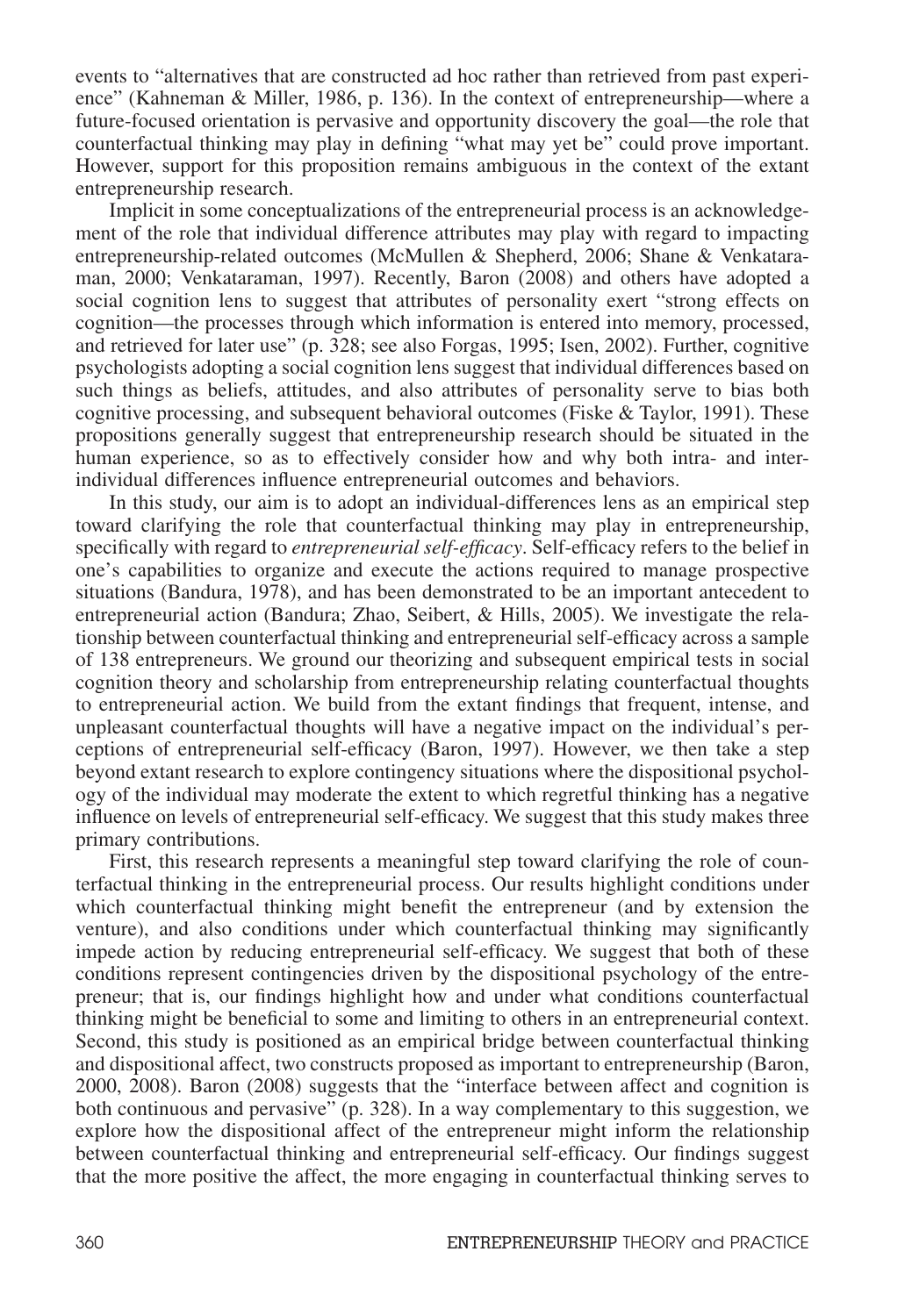*increase* entrepreneurial self-efficacy. However, we also hypothesize that exactly the opposite is true for those entrepreneurs assuming a negative affect. Finally, we aim to highlight practical implications related to the development of prescriptive strategies for entrepreneurs in terms of learning from past experiences and moving forward in the face of both terminal (i.e., bankruptcy) and intermediate (i.e., not getting a loan, etc.) failures. We argue that some individuals are better suited to apply past experiences through counterfactual thoughts as a means toward developing strategies appropriate for future "entrepreneuring"—and based on our findings, we suggest prescriptions for both the pedagogy and practice of entrepreneurship.

#### **Theorectical Development**

#### **Social Cognition**

The social cognition theory (SCT) represents an approach to the study of human cognition and information processing that assumes the motivations, emotions, and other attributes of the individual impact cognition and subsequently how the individual interprets the social world (Fiske & Taylor, 1991; Showers & Cantor, 1985; Tetlock, 1990). Operario and Fiske note that contemporary research within cognitive social psychology has "abandoned a unidimensional view of social thinkers, now treating them as complicated entities who bring their own values, experiences, knowledge structures, and personal motivations to social perception and interaction" (Operario & Fiske, 1999, p. 67). Fundamental to understanding cognitive processing and outcomes, proponents of social cognition assert, is to understand the goals, emotions, and motivations of the individual actor within the context of the situation. Although we might envision abstract cognitive processes such as reasoning and the development of counterfactual thoughts as devoid of context, research has found that different forms of reasoning vary in their domain specificity (Markman & Gentner, 2001). Further, psychological research demonstrates that individual motivations influence the development and selection of cognitive strategies (Earley, Connolly, & Lee, 1989; Kahneman, 1973; Staw & Boettger, 1990), such that certain motivational states activate specific cognitive interpretations (e.g., opportunities for creating new business ventures) based on characteristics of the context (Schacter, 1996).

Specifically, a social cognition lens assumes that the attributes representative of a given situation, reflection, or social situation become more or less salient as a function of how those attributes relate to the emotions and motivations of the individual. Consider this process as akin to taking a mental snapshot, and then assigning meaning to what you see in the picture. Not all elements representative of the situation or reflection are considered equally. In effect, the SCT suggests that some individuals may be more "sensitized" than others to certain elements or characteristics of this mental picture as a function of their own emotions, motivations, and other idiosyncratic attributes. As such, *how* an individual makes sense of a given situation is, to a large extent, a function of the emotions and motivations of the perceiver. Thus, the SCT is positioned to inform our understanding of how individual differences may impact how individuals interpret, and subsequently respond to, counterfactual thoughts—specifically as a function of the dispositional attributes of the individual "thinker."

#### **Counterfactual Thinking**

Counterfactual thinking involves comparing actual events to "alternatives that are constructed ad hoc rather than retrieved from past experience" (Kahneman & Miller,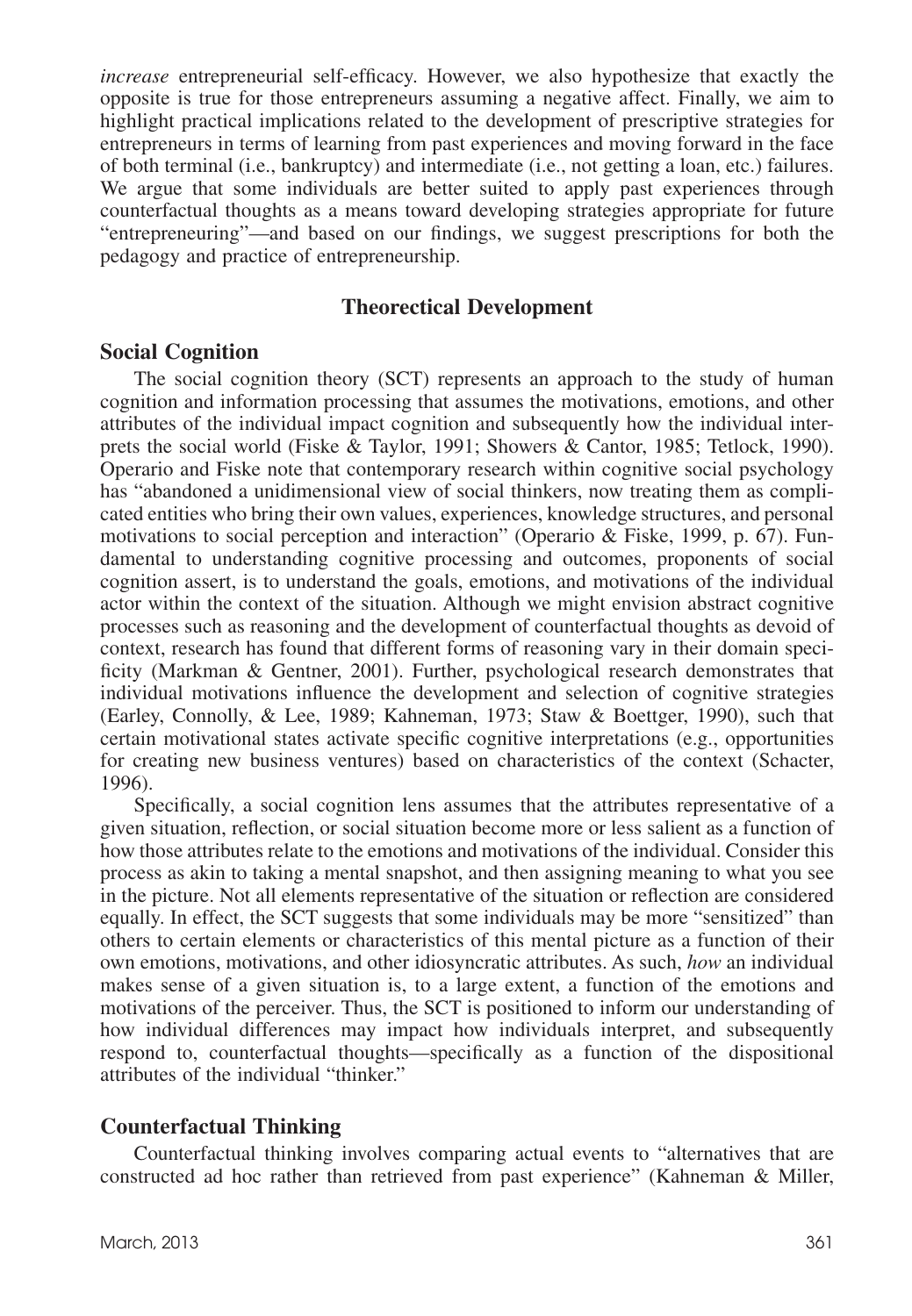1986, p. 136). Counterfactual thoughts represent "alternative versions of the past" where the individual compares their current circumstance to some envisioned worse (downward counterfactual), or better (upward counterfactual) outcome (Roese, 1997, pp. 133–134). The basis of the difference between upward and downward counterfactuals relates to the person's interpretation of the situation. Individuals may use counterfactuals to learn from the past (preparative function), and also to comfort themselves and others (affective function; Johnson & Sherman, 1990; Roese, 1994). In an affective role, for example, Roese (1994) suggests that, "people can strategically use downward counterfactuals to make themselves feel better" (p. 816). Sanna, Meier, and Turley-Ames (1998, p. 267) substantiated this notion by finding evidence for counterfactual thinking as a "moodrepair strategy." Similarly, Taylor, Wood, and Lichtman (1983) illustrate how cancer patients sometimes find solace by arguing that their illness "could have been even worse."

In a preparative role, counterfactual thinking is central to experiential learning. Research suggests counterfactual thinking to be a logical requirement in seeking explanations of causation, posing alternatives, and estimating the value of our explanations under other conditions (Ferguson, 1997). The process of counterfactual thinking necessarily involves deconstruction of a past incident into smaller components, which serves to facilitate future-orientated sensemaking. This process effectively redefines the outcomes associated with either the antecedents or the consequences (or both) of established facts (Hoch, 1985), and as a result allows the individual to conceptualize what went wrong, what needs to be changed, or how future events can be better controlled. In addition, research suggests that some individual levels of preparedness for the future may be served by counterfactuals that help identify the schemas for future action and propel the formulation of plans necessary for success (e.g., Johnson & Sherman, 1990; Markman, Gavanski, Sherman, & McMullen, 1993; Roese, 1994).

Theories of social comparison, which Roese (1994) suggests are the theoretical origin of the counterfactual thought, provide support for the preparative role of counterfactual thinking (Collins, 1996; Wood, 1999). Similarly, Taylor and Lobel (1989) demonstrate that people coping with negative life events find the most pertinent preparative information from comparisons with better-off people. According to Markman et al. (1993), the motivations underlying the social comparisons and counterfactual thoughts may mirror each other. Put differently, "thoughts of what might have been yield useful prescriptions for future behavior, heightening success-facilitating intentions and corresponding behaviors" (Roese, p. 815).

#### **Counterfactual Thinking in Entrepreneurship**

Given that one of the defining attributes of entrepreneurship is the notion of decision making in the face of uncertainty, scholars have suggested that counterfactual thinking may help further the entrepreneurial process because inherent in counterfactual thoughts are mechanisms through which the individual deconstructs the past to make sense of the present—in preparation for future actions and events. Thus, such cognitions are necessary antecedents to entrepreneurial action in the face of an unknowable future (Baron, 2000; Gilovich & Medvec, 1994; Kahneman & Lovallo, 1994).

However to date, research focused at the interface of counterfactual thinking and entrepreneurship has been equivocal. Some researchers suggest that entrepreneurs can remain positive about the future because they tend to focus only on current events and ignore past outcomes (Baron, 2000; Kahneman & Lovallo, 1994). Similarly, Gartner, Bird, and Starr (1992) posit that entrepreneurs maintain a certainty bias, a propensity to believe that equivocal events are certain to occur. These scholars support Baron's (1997,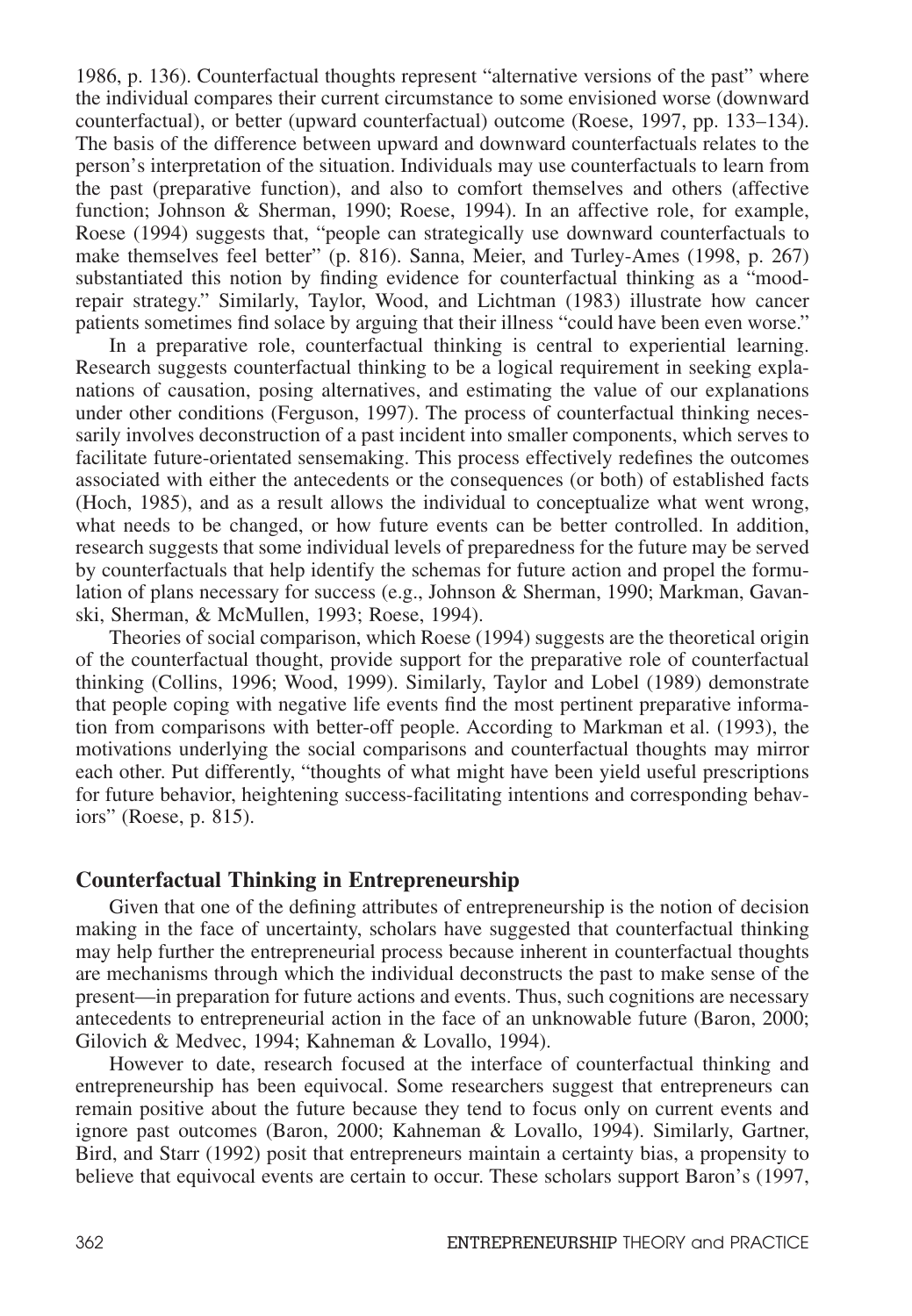p. 82) contention that "entrepreneurs engage in counterfactual thinking about past events less frequently than others." Other scholars, however, suggest that counterfactual thinking may have an important impact on entrepreneurial self-efficacy, actions, and outcomes (Hmieleski & Corbett, 2008; Markman, Baron, & Balkin, 2005; Zhao et al., 2005). For example, Markman, Balkin, and Baron (2002) demonstrate that inventors who start a new business tend to have higher self-efficacy related to the task, but also more intense counterfactual thoughts. In a separate study, the same authors report that entrepreneurs experience a greater number and more intense regrets, concurrently with higher levels of perseverance and self-efficacy (Markman et al.). Similarly, Gaglio (2004) relates counterfactuals to opportunity recognition, and suggests that since counterfactual thinking involves deconstructing and reconstructing scenarios, such thought processes may result in the identification of otherwise unforeseen opportunities. A study by Gaglio and Katz (2001, p. 99) substantiates this contention, suggesting that, "counterfactual thinking and mental simulations facilitate the reassessment process and may (but do not always) indicate that it is necessary to radically alter the contents or the relational dynamics of schema and the existing means-ends framework." This process of alteration and reconstruction may suggest insights into future market opportunities.

In the end, the equivocal nature of the findings with regard to counterfactual thinking in entrepreneurship mirrors findings in other decision contexts, like parenting, education, and career choice (Roese, 1997; Roese & Olson, 1995a, 1995b; Roese & Summerville, 2005). We suggest that one source of the ambiguity with regard to the role of counterfactual thinking in the entrepreneurship literature may be the implicit assumption that all individuals "use" counterfactual thoughts in the same way; when in fact, given the prescriptions of the SCT, it is likely that the affective and emotional consequences of counterfactual comparison may be shaped by individual differences represented by dispositional attributes of the entrepreneur (Buunk, Collins, Taylor, VanYperen, & Dakof, 1990). Thus, we suggest that the ambiguity represented in the literature may hint at a more complex relationship than suggested by previous research.

## **Efficacy and Entrepreneurship**

In this study, we represent entrepreneurial self-efficacy as an important antecedent to entrepreneurial action (Bandura, 1978; Zhao et al., 2005). Self-efficacy refers to the belief in one's capabilities to organize and execute actions required to manage prospective situations (Bandura). Self-efficacy has been applied in contexts as diverse as education, learning, health, business, and entrepreneurship to measure not just the belief, but also the actual likelihood of taking action. Schunk and Zimmerman (1997), for example, show that when compared with students who doubt their learning capacities, those with a higher self-efficacy for particular tasks participate more readily, work harder, persist longer when they encounter difficulties, and achieve at a higher level. Such studies support Bandura's contention that what people believe influences their motivations and actions, whether or not the belief is objectively true. Further, he argues that behavior can be predicted by self-efficacy, as it determines what people will do with their knowledge and skills. For example, Krueger and Dickson (1994) suggest that where determining behavior is concerned, an individual's perceptions of their own skill can be more important than the objective skills themselves. Thus, the prospective entrepreneur who believes he or she can start a new business is likely to pursue this course of action whether he or she possesses the set of skills necessary to do so or not.

Along these lines, previous research in entrepreneurship has indicated that selfefficacy represents a proxy for other more "objective" measures of entrepreneurial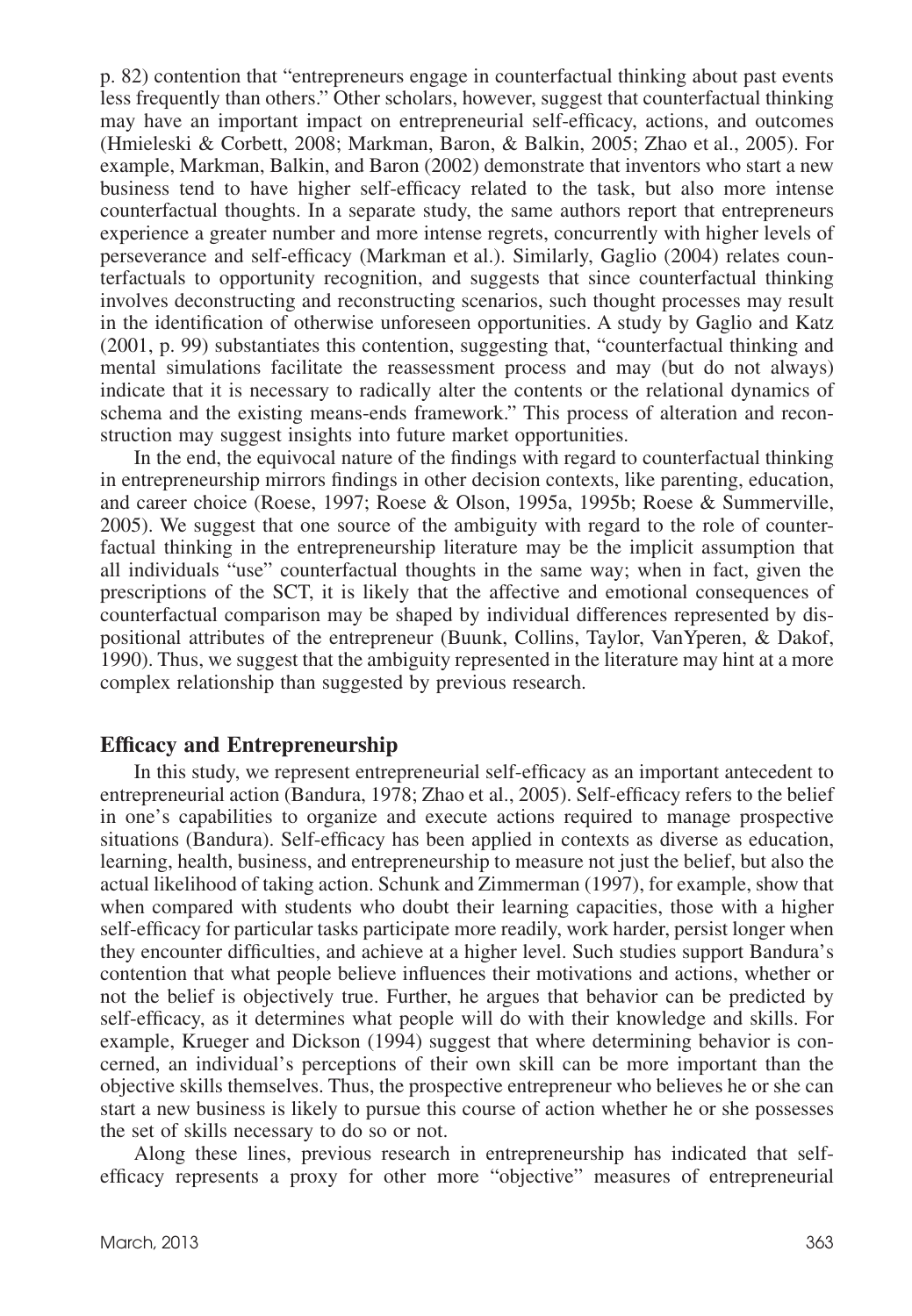performance (cf. Baron, 1999, 2008; Chen, Greene, & Crick, 1998) and has indicated that it is connected to opportunity recognition (Krueger & Brazeal, 1994), career intention, and the decision to pursue an entrepreneurial career (Kickul, Gundry, Barbosa, & Whitkanack, 2009). For example, entrepreneurial self-efficacy is seen as one of the determinants of the set of potential options an individual has for action (Kickul et al.), in a way consistent with Markman et al.'s (2002) finding that inventors who possessed higher levels of self-efficacy chose to start their own ventures while those with lower levels of self-efficacy chose to work in established firms. Chen et al. provide further evidence that higher levels of entrepreneurial self-efficacy are tied to intentions to start a new venture (i.e., pursue an entrepreneurial career), strengthening the argument that scholars have made that entrepreneurial self-efficacy is an important antecedent to entrepreneurial action (Boyd & Vozikis, 1994). Further research has indicated that education and related experiences can influence individuals' levels of entrepreneurial self-efficacy and that these changes may impact entrepreneurial outcomes. For example, Segal, Borgia, and Schoenfeld (2002) found that certain educational initiatives were successful in boosting students' entrepreneurial self-efficacy by enhancing their expectations of the potential for, and possibility of, positive outcomes from entrepreneurial action.

Thus, given the equivocal nature of prior research focused on the relationship between counterfactual thoughts and entrepreneurial outcomes, as a "jumping-off" point toward teasing apart the interplay between the psychology of the individual and the impacts of counterfactual thinking, we suggest that: (1) because negative events tend to trigger more counterfactuals than positive ones (Roese  $\&$  Hur, 1997), and (2) because intermediate and terminal failure characterize the entrepreneurial experience, it is likely that increases in the frequency, intensity, and unpleasantness of the counterfactual will have a negative impact on the entrepreneur's subsequent efficacy toward entrepreneurship:

**Hypothesis 1:** All else being equal, as the intensity, frequency, and unpleasantness of counterfactual thinking increases, entrepreneurial self-efficacy decreases.

## **Counterfactual Thinking and Individual Differences**

Empirical evidence from entrepreneurship, considered in concert with studies from other decision contexts, suggests that counterfactual thinking can be beneficial, but may also result in inaction and paralyzing regret. As highlighted above, while prior research has focused on the implications of counterfactuals for entrepreneurship, less studied are the relationships between counterfactual thinking and individual personality attributes. Do different dispositional "types" of people use counterfactuals differently? More specifically, might the attributes of the individual differently influence the hypothesized relationship (hypothesis 1) between counterfactual thinking and entrepreneurial self-efficacy? There is implicit and explicit evidence from other disciplines to suggest that this may be the case.

For example, in an experimental study designed to investigate differences in the desirability of sticking with one's first answer on an exam, or changing the answer upon reflection, Kruger, Wirtz, and Miller (2005) show that sticking with the first answer rather than switching—generates stronger, more salient counterfactual thoughts than does the act of changing from a wrong to a correct answer. Importantly, individuals with higher levels of self-esteem believe more strongly in the decision to change answers (or, by extension, to follow a given entrepreneurial opportunity), and will thus be less likely to be impacted by counterfactual reflections. Like self-esteem, dispositional affect is also likely to impact the content of the counterfactual generated, which Walsh and Byrne (2004) have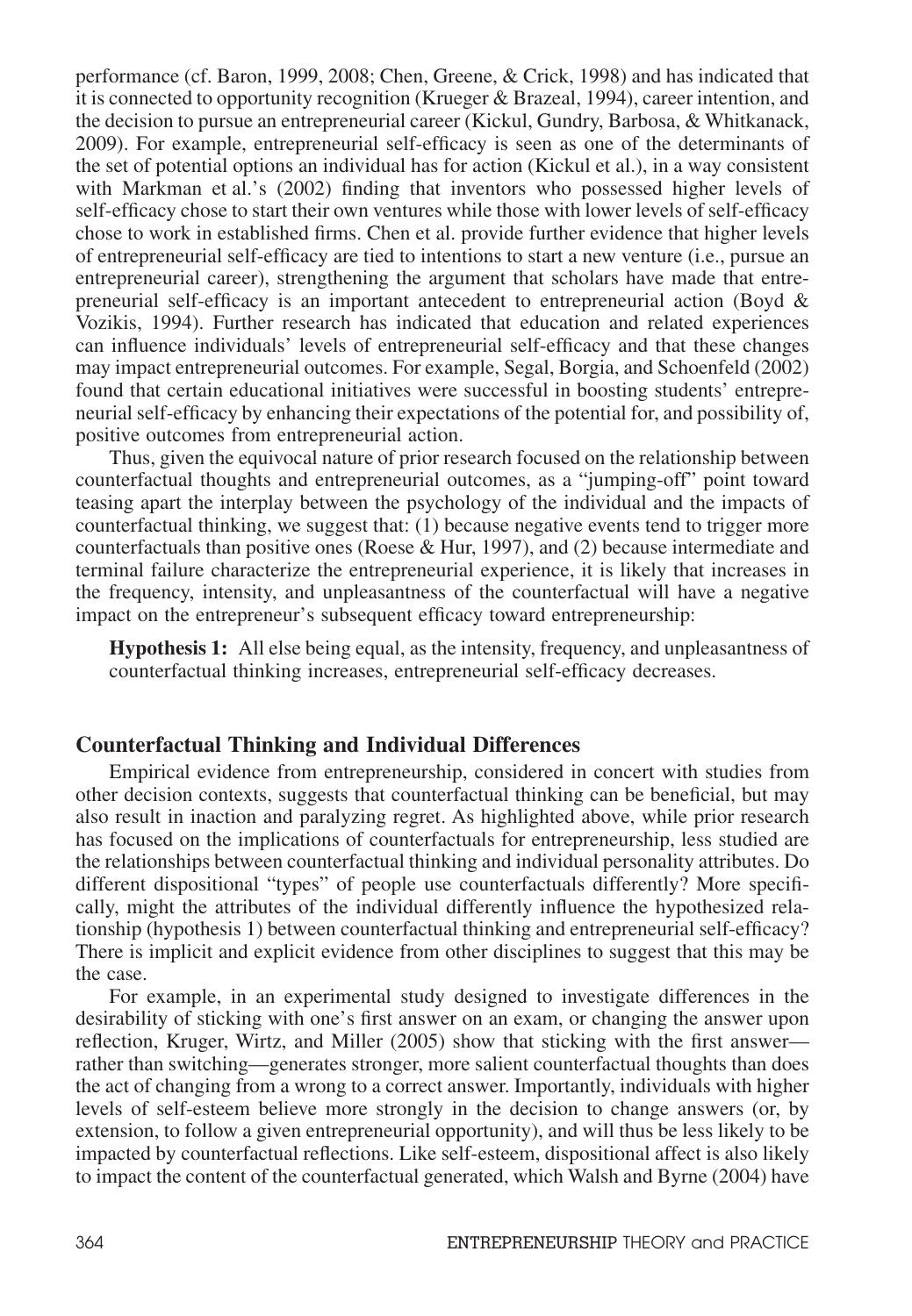shown can have an important influence on the mutability of the facts under consideration. For example, an individual who chooses to leave a stable, lucrative, full-time job to pursue a given business opportunity, only to see his or her venture fail, can approach the situation by mutating the events as they occurred, or by considering the past and ascribing fault for the failure (Mandel & Lehman, 1996). Thus, while Roese (1997) posits that counterfactual thinking is *activated* by negative affect, we suggest dispositional levels of self-esteem and affect may also impact the relationship between counterfactual thinking and subsequent outcomes. We explore both affect and self-esteem, in turn, as attributes of the entrepreneur that may serve to moderate the general hypothesis that as the intensity, frequency, and unpleasantness of counterfactual thinking increases, entrepreneurial selfefficacy decreases.

*Dispositional Affect.* Affect is central to the process of an individual's interaction with stimuli, and refers to the experience of feeling or emotion. It indicates an instinctual reaction to stimulation occurring before the typical cognitive processes considered necessary for the formation of a more complex emotion. Zajonc (1980) asserts that this reaction to stimuli is a primary determinant of behavior for human beings; individuals' reactions to the clues from their environment are likely to be shaped by their affective state. Individuals in positive affect are likely to receive and interpret bad news in a positive light, while those in negative affect are likely to give an unfavorable spin even to good news. Thus, affect is expected to play a critical role in the relationship between counterfactual thinking and entrepreneurial self-efficacy. As Baron (2000, p. 80) indicates, "a large body of literature suggests that . . . negative affect can, in turn, strongly color perceptions, leading individuals to view situations or events less favorably—for instance, as riskier or potentially more costly." Such findings are also consistent with a social cognition lens. Fundamental to understanding cognition, proponents of social cognition assert, is to understand the goals, emotions, and motivations of the individual actor within the context of the situation. It is impossible to separate the actor from the context, in that the actor constructs mental maps to facilitate reasoning based on inputs from the environment. Affective dispositions will influence how context is perceived and interpreted (Griffin & Ross, 1991; Schacter, 1996). At the same time, context may impact an individual's affect (Wyer & Srull, 1989). Further, high activation emotions—ones that elicit strong arousal (e.g., passion, excitement, etc.)<sup>1</sup>—are likely to be more salient to the individual, and thus be strongly encoded into memory. Entrepreneurial regrets, given the strong psychological linkage between the entrepreneur and the venture (Haynie et al., 2009), are likely to represent high activation emotions. Ultimately, how such emotions are encoded serves as the basis for the development and employment of cognitive strategies positioned to process and make sense of a social situation or outcome, and subsequently impact behavior, judgment, and choice. As such, drawing from both extant scholarship on counterfactual thinking and also the prescriptions of social cognition theory, we expect that the frequency, intensity, and unpleasantness of counterfactual thinking will impact entrepreneurial self-efficacy such that:

**Hypothesis 2:** The negative relationship between counterfactual thoughts (intensity, frequency, and [un]pleasantness) and entrepreneurial self-efficacy becomes less negative as dispositional affect becomes more positive.

<sup>1.</sup> Higher and lower levels of activation, along with higher and lower levels of pleasantness, represent axes upon which a circumplex model of emotion can be constructed (cf. Feldman Barnett & Russell, 1998; Russell, 1980; Russell & Feldman Barnett, 1999).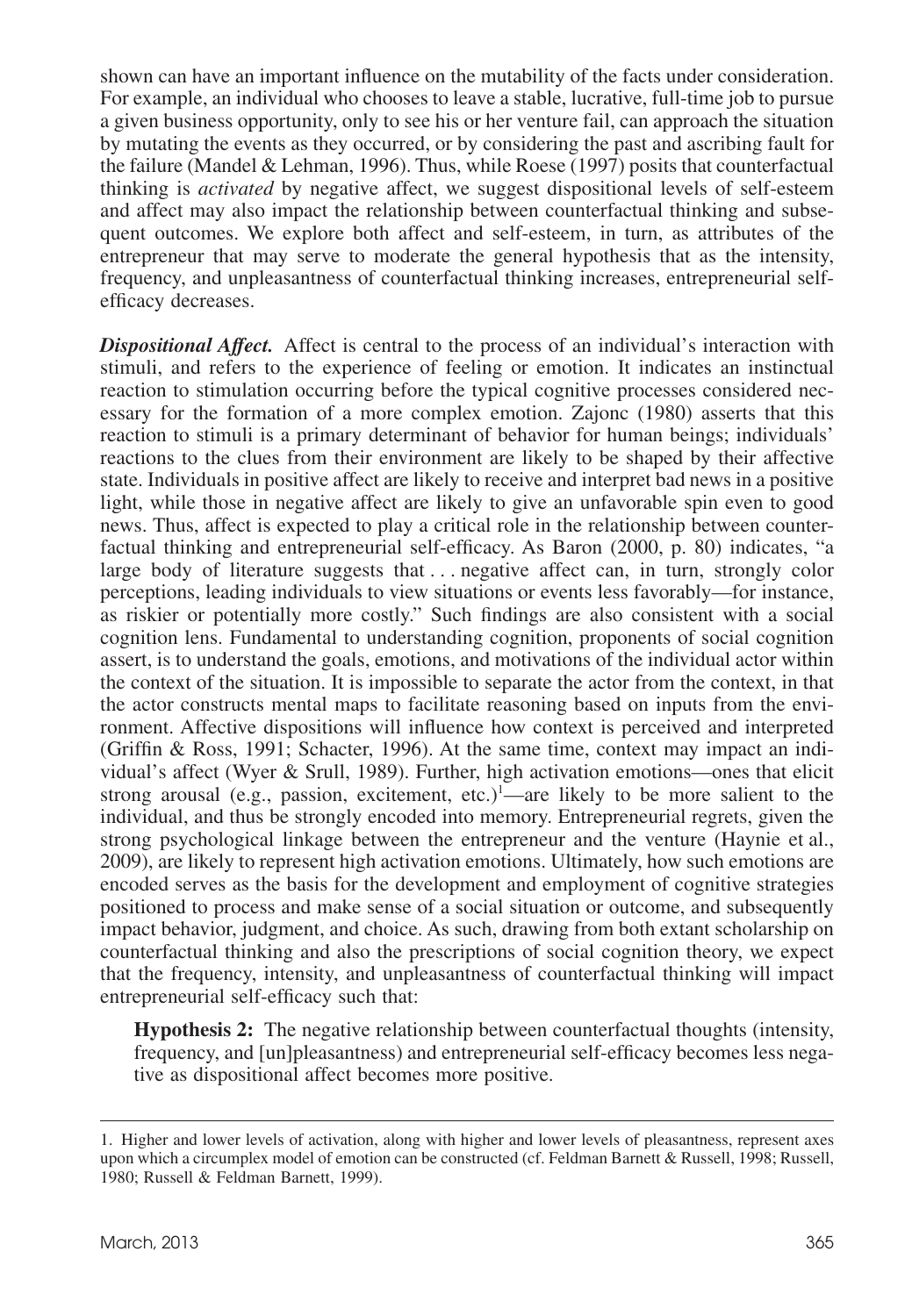*Self-esteem.* Self-esteem refers to a person's evaluation of self, and research generally suggests evidence to support the notion of chronic—or dispositional—levels of selfesteem across individuals. Becker (1971, p. 79) suggested that self-esteem refers to the feeling that "one is an object of primary value in a world of meaningful action," implying that self-esteem is a culturally defined and perpetuated phenomenon (see also, Pyszczynski, Greenberg, Solomon, Arndt, & Schimel, 2004).

Extant research suggests a positive relationship between counterfactual thinking and self-esteem. For example, in a study focused on regret related to past inaction, Feeney and coauthors found that regret was confined to those with a high level of self-esteem (Feeney, Gardiner, Johnston, Jones, & McEvoy, 2005); that is, those with high selfesteem regretted inaction as they would have missed opportunities. Sociometer theory has suggested that self-esteem acts as a sort of gauge that indicates for us the relative quality of our interpersonal relationships (Leary, 1999; Leary & Downs, 1995). The prehistoric, prelinguistic need for humans to exist in groups led to the development of self-esteem as a tool for internalizing others' reactions to our actions, allowing for adjustment of individuals' behavior. In other words, esteem provides ongoing feedback regarding an individual's relational value (as compared to others), suggesting selfesteem as a gauge of the degree to which an individual is socially accepted or rejected (Leary). Pyszczynski and coauthors (2004) focus on self-esteem as a "shielding" mechanism through the lens of terror management theory, demonstrating that selfesteem functions to mitigate fears of one's mortality; higher self-esteem serves to reduce fear and anxiety related to death.

The research cited here—while grounded in disparate domains and theoretical frameworks—illustrates how self-esteem impacts the manner in which the individual interprets and subsequently behaves in the context of a social environment. By definition, counterfactual thinking is the process of decomposing and reconstructing past events; as such, counterfactual reflections represent opportunities to expose the individual to mental "replays" of significant past events. The subsequent impact of these reflections on future attitudes, beliefs, and behaviors is likely to be defined—in part—by the self-esteem of the individual. For example, just as high self-esteem may lessen the impacts of fear related to death (Pyszczynski et al., 2004), in the same way levels of self-esteem are likely to moderate effects of fear of failure (mortality) of the entrepreneurial venture or a missed opportunity—common regrets of entrepreneurs. Thus, we propose that self-esteem will moderate the relationship between regret and entrepreneurial self-efficacy such that:

**Hypothesis 3:** The negative relationship between counterfactual thoughts (intensity, frequency, and [un]pleasantness) and entrepreneurial self-efficacy becomes less negative as levels of dispositional self-esteem increase.

The relationships proposed above are conceptually summarized in Figure 1.

Ultimately, we believe that incorporating attributes of the individual (in our case dispositional levels of self-esteem and affect) into our analysis opens the door to more precisely addressing important questions that have remained unanswered in the context of counterfactual thinking and entrepreneurship. The conceptual model represented here, consistent with our theoretical development, represents the influences of affect and self-esteem as moderating the relationship between counterfactual thoughts and entrepreneurial self-efficacy; that is, assuming that the entrepreneur engages in counterfactual thinking, we investigate how dispositional affect and self-esteem might influence what we propose to be an otherwise negative relationship between counterfactuals and entrepreneurial self-efficacy. We acknowledge that attributes of personality—such as affect and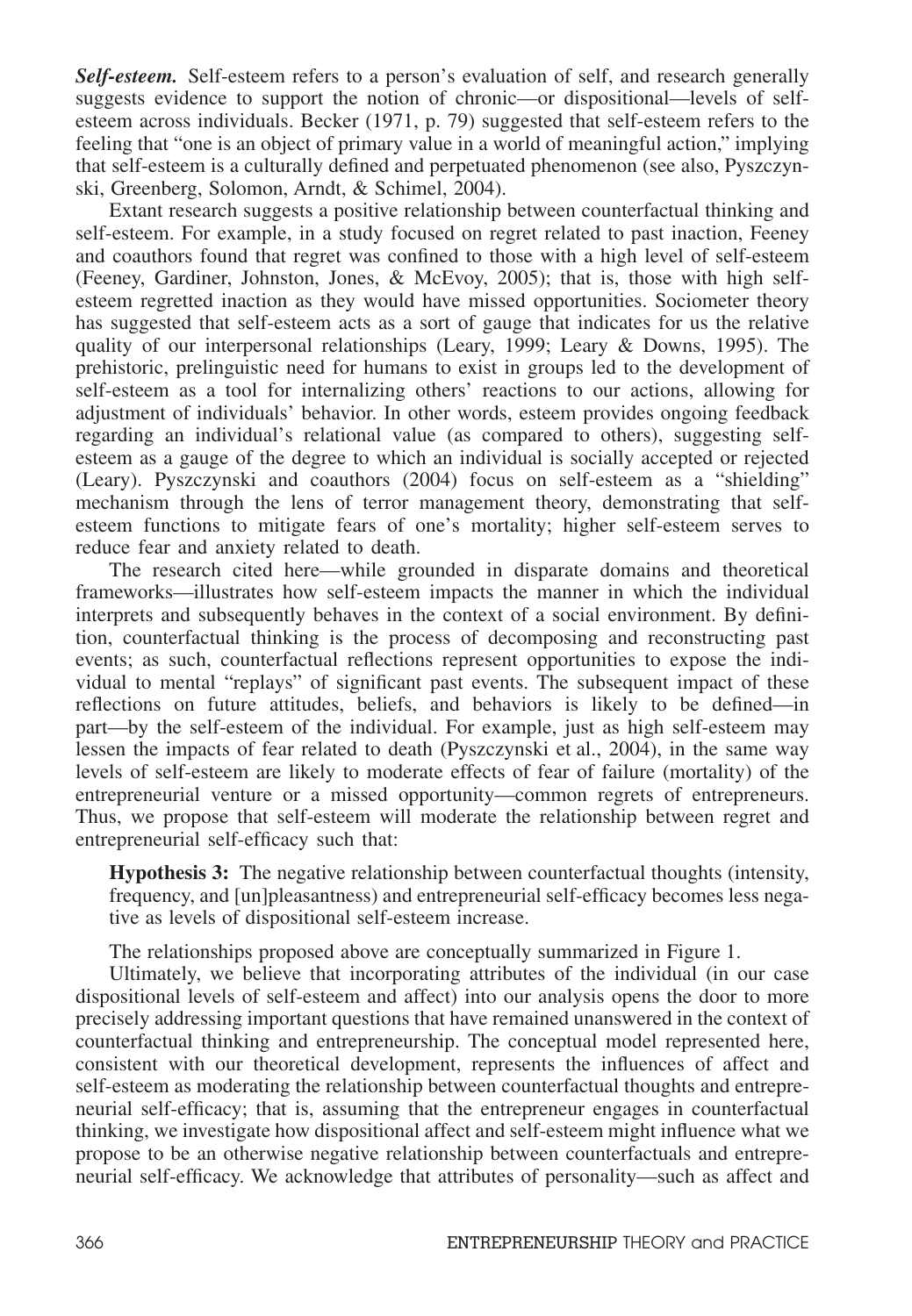## Figure 1

# Conceptual Model



self-esteem—might also influence the likelihood that an individual may engage in counterfactual thinking; however, this question is beyond the scope of our theorizing and empirical design. Put simply, our purpose is to test, given the nature of counterfactual thoughts in terms of frequency, intensity, and unpleasantness, (1) what are the influences on entrepreneurial self-efficacy, and (2) how are those influences impacted by personality attributes of the individual doing the "thinking." To this end, in what follows we present our sample, research design, methods, and detail our findings.

## **Method**

## **Research Design and Sample**

Participants in the study include entrepreneurs identified through their association with a sample of business incubators from across the United States. We employed a two-stage random sampling technique. In the first stage, 20 incubators were randomly selected from a directory of business incubators. In the second stage, 240 entrepreneurs were randomly selected from mailing lists provided by the incubators, and asked to complete our survey instrument online. These mailing lists included past clients of the incubators (entrepreneurs whose ventures "graduated" from the incubator), as well as current clients of the incubator. Of those surveyed, 138 entrepreneurs completed the instrument (57.5% response rate). Both the sample size and the response rate are comparable to—or exceed—previous studies focused on the interface of counterfactual thinking and entrepreneurship. We attribute our high response rate to our adherence to the suggestions of Dillman (2000), which are purported to encourage high levels of participation in research programs; these suggestions include personalized correspondence and multiple follow-up contacts.

Of the entrepreneurs represented in our sample, 94 were male and 44 female, with an average age of 40.96 years. On average, the entrepreneurs surveyed had founded 2.36 ventures (standard deviation  $[SD] = 1.39$ ). Forty-six of the entrepreneurs had graduated from business schools (33.3%), and another 41 (29.7%) with university-level degrees in science and engineering. Importantly, the entrepreneurs represented in our sample were engaged in the day-to-day operations of their ventures, and reported spending an average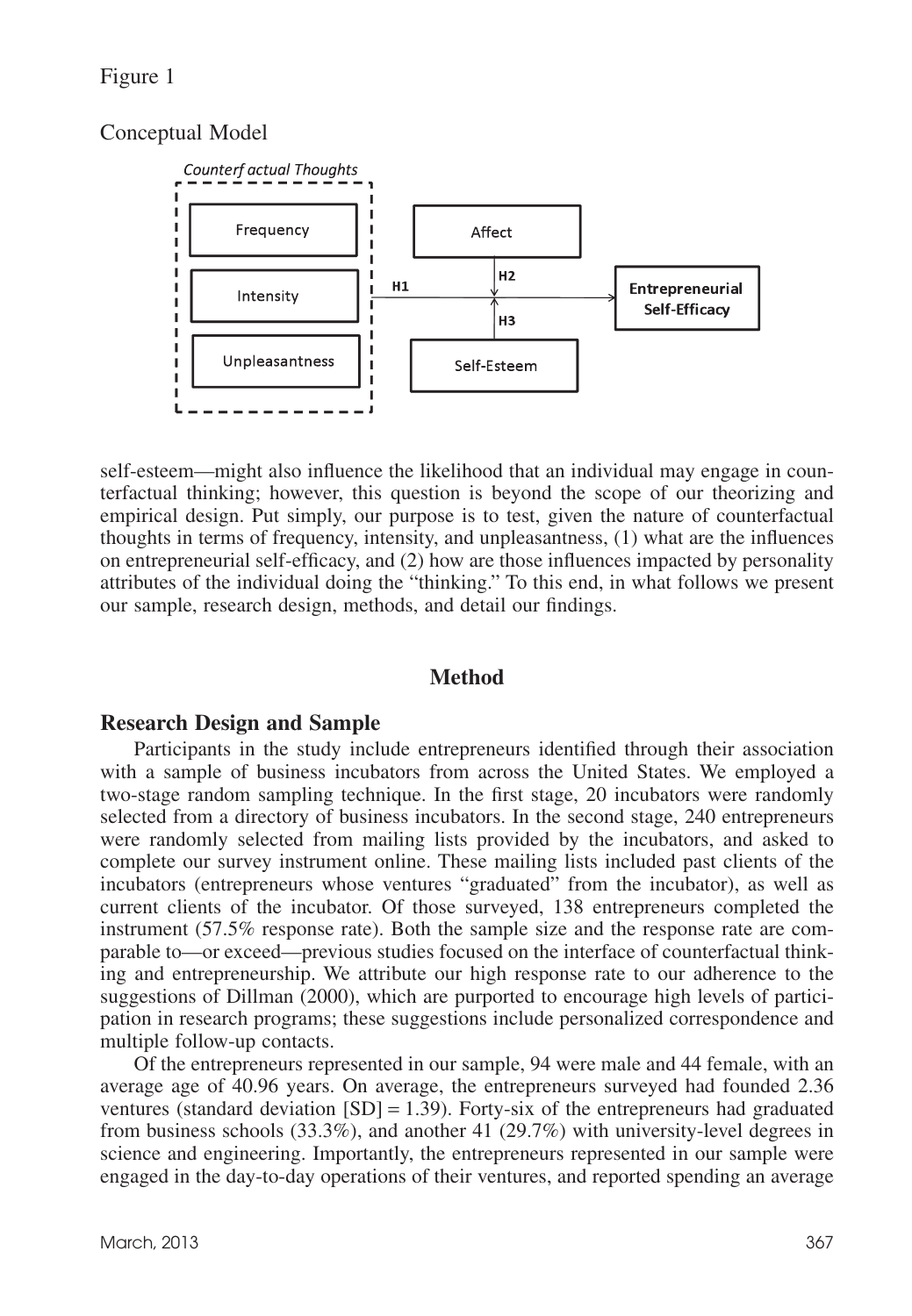of  $51.17$  hours (SD = 10.82) per week actively managing their ventures. All respondents represented ventures that were, at the time of their participation in this study, producing and selling some product or service.

## **Variables and Measures**

*Entrepreneurial Self-Efficacy.* The dependent variable in this study is entrepreneurial self-efficacy. To capture entrepreneurial self-efficacy, we administered a measure developed by Zhao et al. (2005). This scale is grounded in past research on self-efficacy in entrepreneurship (e.g., Chen et al., 1998; Markman et al., 2002, 2005), and consists of items that direct entrepreneurs to rate their confidence in "successfully identifying new business opportunities, creating new products, thinking creatively, and commercializing an idea or new development" (Zhao et al., p. 1268). The instrument is scored on a 1 (no confidence) to 5 (complete confidence)-point Likert scale, and makes a holistic assessment of entrepreneurial self-efficacy (Zhao et al.). The Cronbach's alpha for the entrepreneurial self-efficacy scale in this research was 0.83.

*Counterfactual Thinking.* Counterfactual thinking, our independent variable of primary interest, was captured following a design adapted from Baron (1999) and Markman et al. (2002, 2005). As in these prior studies, each respondent was asked to list three regrets that were specifically related to their role as an entrepreneur. Then, the entrepreneur was asked to indicate the frequency, intensity, and unpleasantness of each of those reflections on a 7-point Likert scale. Frequency refers to how often the entrepreneur reflects on his/her regrets, and constructs counterfactual scenarios (from never, to all the time). Intensity refers to the depth of feeling with which they reflect on these scenarios. Unpleasantness captures how agreeable (or not) the entrepreneur finds reflecting on these scenarios. This data was captured for each of the three regrets reported by the entrepreneurs. We include examples of the regrets cited by our sample in Appendix 1.

While prior research on counterfactual thinking has demonstrated that the frequency of regret, intensity, and unpleasantness of the counterfactual thought impacts entrepreneurial self-efficacy (Baron, 1999; Markman & Miller, 2006; Markman et al., 2002, 2005), this literature does not necessarily suggest a clear and consistent path forward for scholars with regard to the role that these dimensions *together* play in informing the construct of counterfactual thinking; that is, prior studies do not make a clear theoretical case for the appropriateness of whether to use these three subdimensions together as a composite scale, to use them individually as separate scales, or to combine some dimensions and not others. For example, Markman et al. (2002) asked only that entrepreneurs indicate how many regrets they had, and how they experienced those regrets. Baron, on the other hand, asked the entrepreneurs to rate three regrets on all of the three subdimensions (as we did here), but in turn tested frequency of regret as an independent construct, while choosing to combine intensity and unpleasantness. Baron implies that the robustness of the counterfactual thought is improved when the entrepreneur is directed to consider each of the three dimensions, but says little by way of theoretical or empirical reasoning to explain why frequency of regret was represented independently in the model, while intensity and unpleasantness were combined as a single construct.

Like Baron (1999), we believe that it is important to make the entrepreneurs specifically think through all three subdimensions to get a robust measure of the true nature of counterfactual thinking. However, unlike Baron, we decided to construct a composite counterfactual thinking measure by computing the average score for each dimension of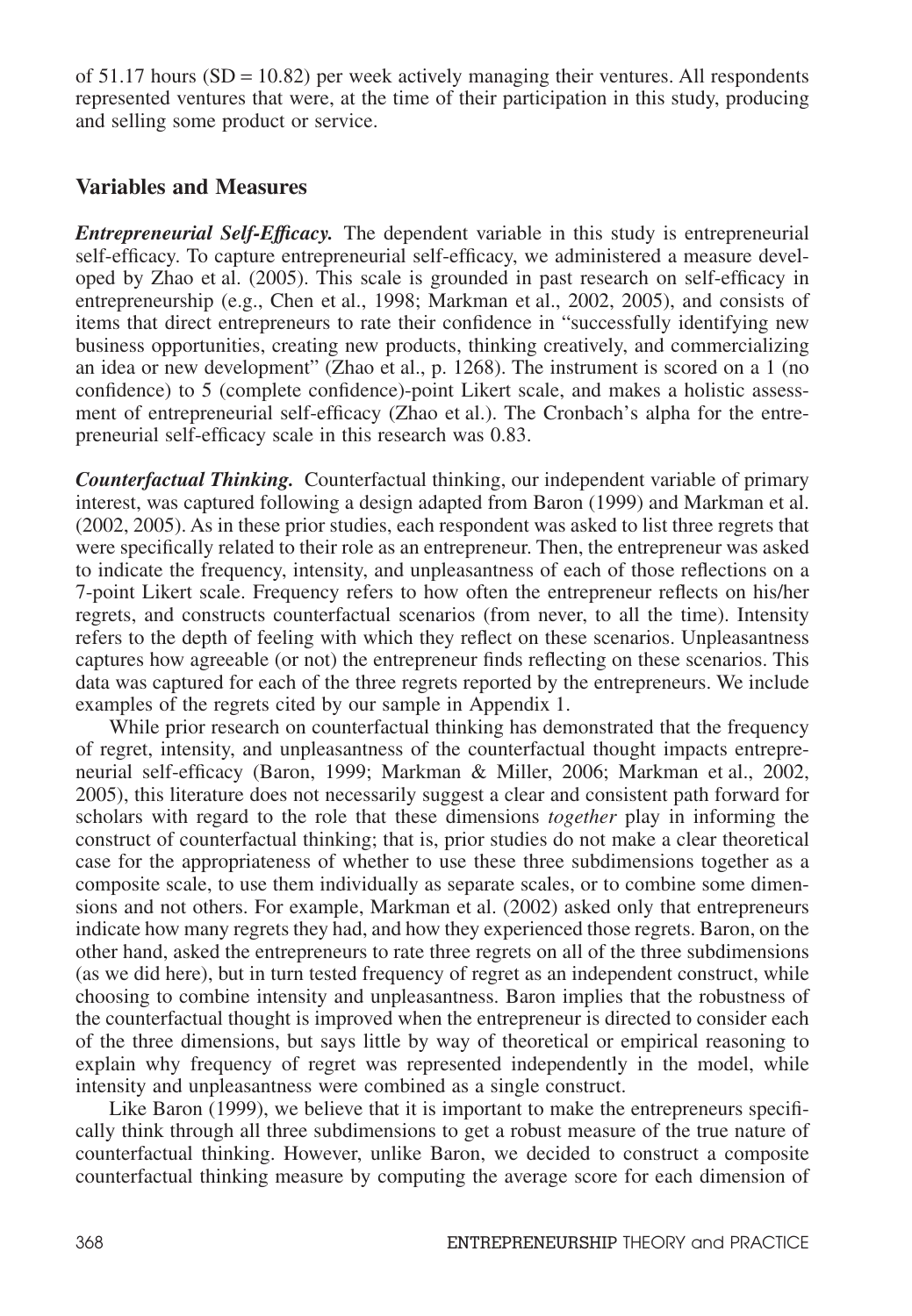the three counterfactual reflections (frequency, intensity, and unpleasantness), and then collapsing the three responses (three regrets) per entrepreneur into a single score.<sup>2</sup> We chose this path for both theoretical and empirical reasons. Theoretically, prior research (e.g., Baron) suggests that whether entrepreneurs think often and not so intensely about only a few unpleasant regrets, or less often but more intensely about many regrets, the consequences of such regretful thinking on outcomes and behaviors are similar. As such, there does not appear to be a theoretical reason to consider each dimension separately given our research motivation and hypotheses. Empirically, factor analysis (detailed in our results) revealed that the three dimensions that describe the regretful thoughts loaded together on a single factor and worked in the same direction to inform the impact of the regretful thought. We also conducted an analysis of reliability on the combined scale, and the Cronbach's alpha for the counterfactual thought scale was  $0.87<sup>3</sup>$ 

*Affect.* Recent research indicates that positive and negative affect are distinct concepts that are negatively related, with very low to negligible correlation between the two (Crawford & Henry, 2004; Watson, Clark, & Tellegen, 1988). This stream of research advocates using separate scales to capture positive and negative affect. Further, research also indicates that affective scales when used with "short-term instructions (e.g., right now or today) are sensitive to fluctuations in mood," but exhibit trait-like stability when used with longer term instructions (Watson et al., p. 1069). We adopted both of these recommendations into the design of this study. In our study, we use the methodology suggested by Watson et al., and employed two separate scales each with 10 items (the Positive Affect Negative Affect Schedule, or PANAS) to measure positive and negative affect, respectively. Further, we directed respondents to adopt a "long-term" orientation when completing the inventory in an effort to capture affect as trait-stable, consistent with the recommendations of Watson et al. Scale items designed to capture positive affect included questions focused on whether or not the respondent felt particularly excited or interested in something, proud of their accomplishments, "on top of the world," etc. Similarly, negative affect was measured by items that addressed feelings of boredom and loneliness, feeling "disconnected" from other people, feeling depressed or unhappy, being upset at criticism, etc. The Cronbach's alphas indicating the reliability of the positive and negative affect scales were 0.84 and 0.74, respectively.

*Self-Esteem.* Self-esteem refers to a person's overall appraisal of his or her own worth. Self-esteem is generally regarded as an enduring personality characteristic, shaped by our experiences over a lifetime. Rosenberg (1965) and social learning theorists have shown that given its stable nature, it is measurable by self-report questionnaires. Given its long history of reliability and validation, we use Rosenberg's scale to measure self-esteem. The questions on this scale ask respondents to rate their level of agreement (on a 7-point Likert scale) to questions such as "I feel that I am a person of worth," "I feel that I have a number

<sup>2.</sup> Each member of the author team independently coded each counterfactual reported by the respondents, based on a hypothetical "exemplar" of both an upward and downward counterfactual statement. As to be expected based on prior research, the overwhelming majority (98%) of the counterfactuals reported by our sample were categorized as upward counterfactuals, and thus, only these upward counterfactual thoughts were included in our analysis.

<sup>3.</sup> For added rigor, we conducted a sensitivity analysis to determine whether creating a composite counterfactual thinking index (as opposed to including each variable separately in our model) would meaningfully impact our results. The results of this analysis demonstrated that the results were substantively the same using either approach.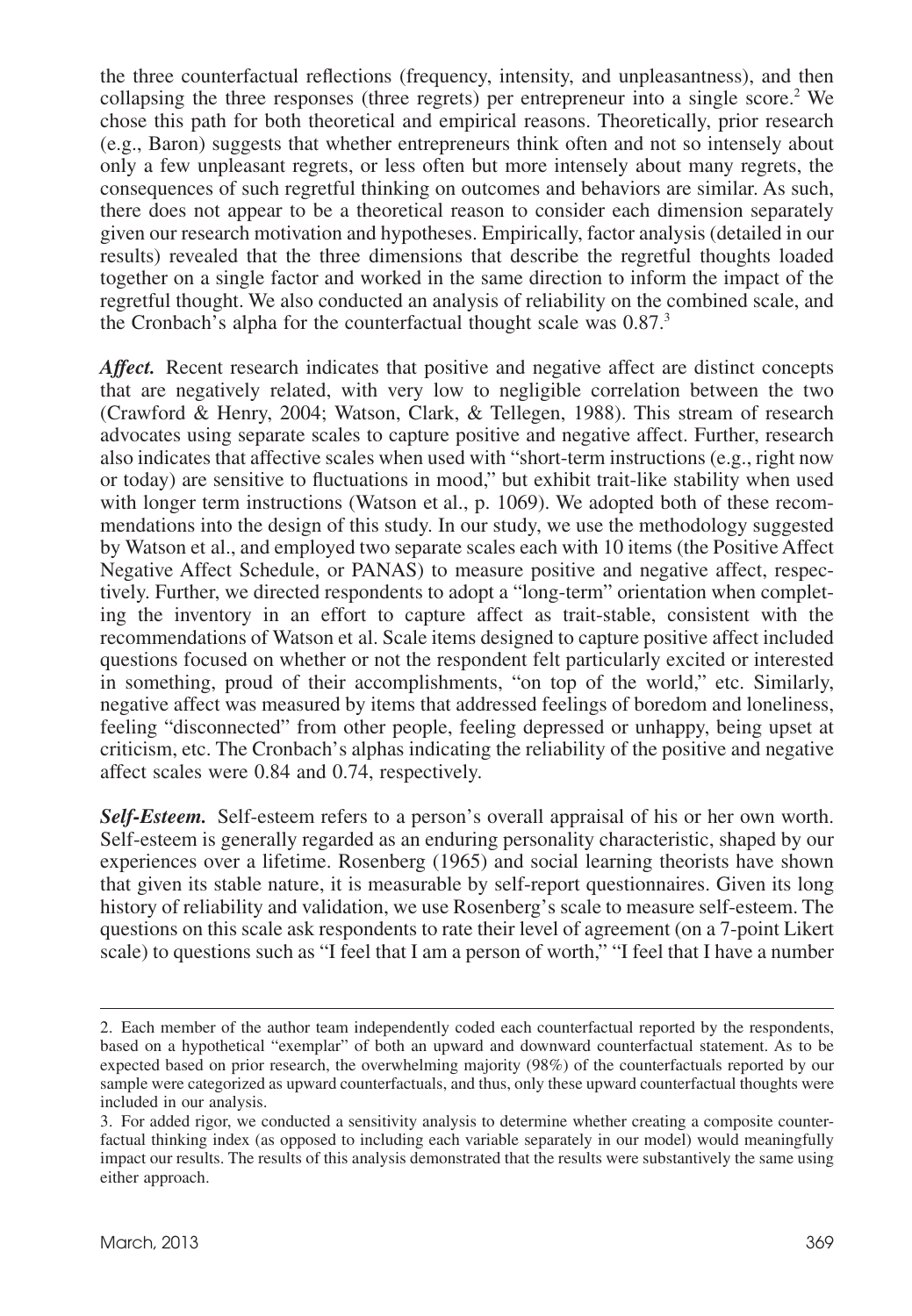of good qualities," and "I am able to do things as well as most other people." Unlike self-efficacy, which relates to a person's belief in his ability to do a particular task (e.g., write, take an exam, ride a bicycle, etc.), self-esteem measures a person's global belief in him/herself (Bandura, 1989, 1997; Rosenberg; Schwoerer, May, Hollensbe, & Mencl, 2005; Wilson, Kickul, & Marlino, 2007).4 The Cronbach's alpha for the self-esteem scale in this research was 0.87.

*Control Variables.* Consistent with previous research in entrepreneurship (Chen et al., 1998; Forbes, 2005; Markman et al., 2002, 2005; Wilson et al., 2007), we control for both the gender and age of the entrepreneur because previous research has highlighted perceptible differences in the levels of self-efficacy among these categories of entrepreneurs. Additionally, we also control for *both* the number of ventures that the entrepreneur has founded (either as sole founder or as a team) and his status as sole founder or team member in their venture. We suggest this control is important in the context of this study, because we posit that working in a team may create a support structure that blunts the impact of counterfactual thinking. We control for the number of hours devoted to the business to control for levels of entrepreneurial involvement in and commitment to their venture.<sup>5</sup>

*Instrumental Variables.* The psychometric nature of both our independent and dependent variables suggests the possibility of conjoint influences, and as such, we follow the recommendations of Hausman (2001) and employ instrumental variables regression (IVR) in our final model to test the robustness of our findings. We use Neugarten, Havighurst, and Tobin's (1961) Life Satisfaction Index (LSI) scale and Zung's (1972) depression scale as instruments in the IVR analysis. These scales form part and parcel of Ryff's (1989) psychological well-being scale, which again has been shown to be valid and reliable in past research (e.g., Seifert, 2005). Thus, their use together as instrumental variables is a matter of common practice. The Cronbach's alphas were 0.70 and 0.67 for the life satisfaction and depression scales, respectively.

## **Results**

We employed hierarchical regression and ordinary least squares regression to test our hypotheses. As detailed above, while we captured three measures related to each counterfactual scenario, analysis of the data employing the principal component factoring method suggested a single, underlying dimension for each counterfactual scenario; specifically, our analysis (at the level of the individual regret) clearly demonstrated that frequency, intensity, and unpleasantness together loaded on a single factor, explaining 92% of the variance in the model. An examination of the resulting Scree plot confirmed this finding. The "goodness-of-fit" of a factor model is assessed by comparing the observed covariance with the covariance predicted by the model, and large discrepancies between the observed and predicted covariance may indicate poor model fit. The algorithm used to estimate the parameters in the model minimizes a chi-square statistic that compares the observed and predicted covariance. For our results, we found the goodness-of-fit test to be significant  $(p < 0.001)$ , and therefore, we have no basis to reject

<sup>4.</sup> We used alpha and confirmatory factor analyses to confirm that self-esteem and self-efficacy are in fact distinct constructs.

<sup>5.</sup> In our sensitivity analysis, we also run our model without any of these control variables, and our results essentially remain the same.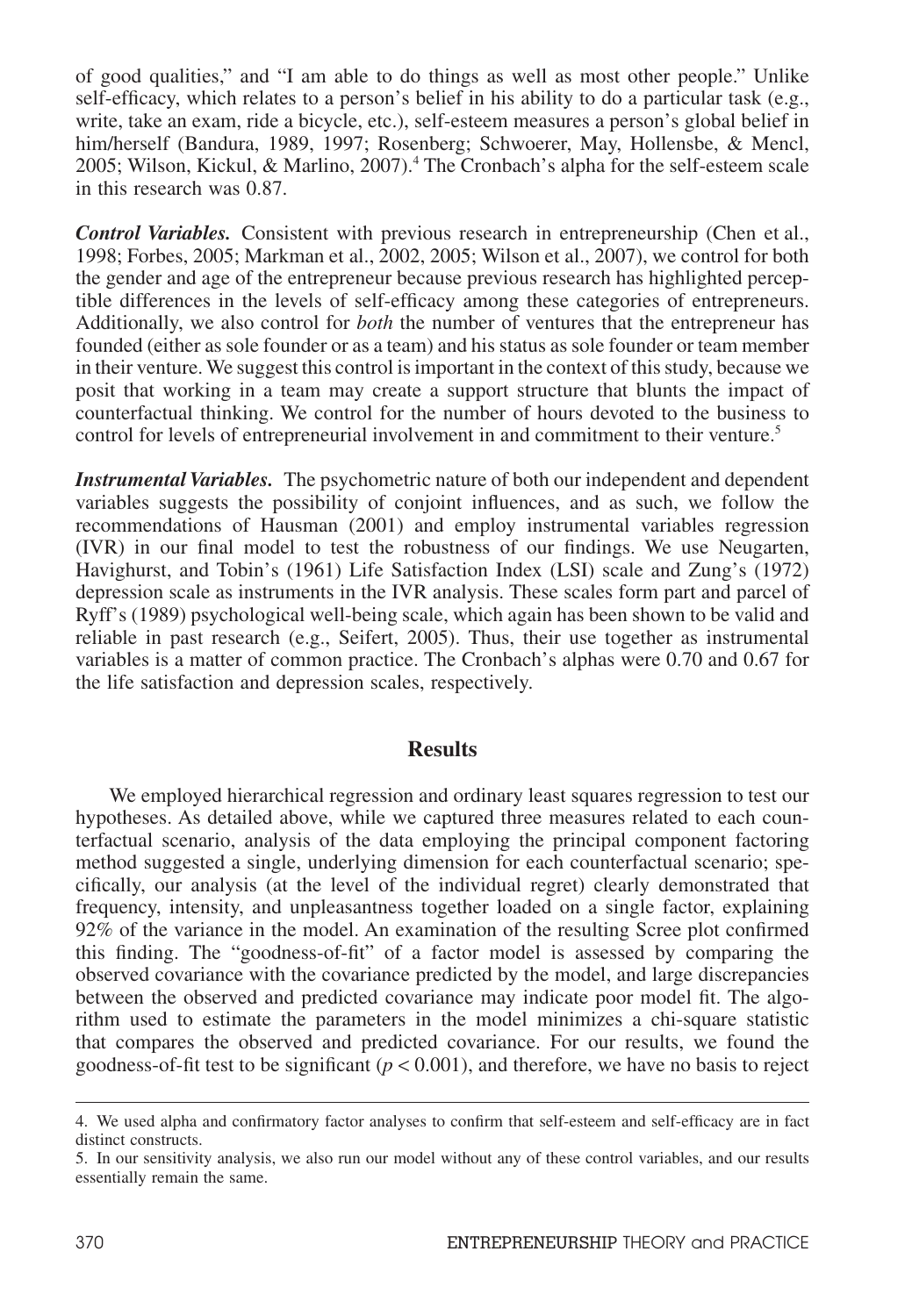the null hypotheses that the discrepancy between the observed and predicted covariance is equal to zero. Means and correlations are reported in Table 1. Shapiro–Wilk analysis of the responses for each scale suggests a normal distribution.

Tests of our hypothesized relationships are reported as a series of three regression models, presented in Table 2. Model 1 presents the regression of counterfactual thinking and our control variables on entrepreneurial self-efficacy, and provides support for hypothesis 1. This finding is consistent with prior research; however, it is important to highlight that this finding is noteworthy in the face of novel controls employed in this study—controls that have been suggested (but not employed) by past studies (e.g., Baron, 1999; Markman et al., 2002, 2005).<sup>6</sup> Our findings indicate that as counterfactual thinking increases (becomes more frequent, intense, and/or unpleasant), entrepreneurial selfefficacy decreases ( $B = -0.13$ ;  $p < 0.05$ ). It is also noteworthy that experience in founding ventures is significant in this model, and this represents a potentially interesting area for future research.

Model 2 represents the complete main-effects model, and includes self-esteem and both positive and negative affect as explanatory variables. While not hypothesized, all three variables are statistically significant predictors of entrepreneurial self-efficacy, such that moving from low to high positive affect  $(B = 0.18; p < 0.01)$  is positively related to changes in entrepreneurial self-efficacy, and moving from low to high negative affect  $(B = -0.21$ ;  $p < 0.05$ ) is negatively related to changes in entrepreneurial self-efficacy. Similarly, moving from low to high self-esteem  $(B = 0.31, p < 0.01)$  is positively related to changes in entrepreneurial self-efficacy.

Model 3—the full model—represents the hypothesized contingent relationships (hypothesis 2 and 3) between counterfactual thinking and levels of self-esteem and affect. All three interactions (CFT and positive affect  $[B = 0.39; p < .01]$ ; CFT and negative affect  $[B = -0.34, p < 0.05]$ ; CFT and self-esteem  $[B = 0.32, p < 0.01]$ ) were significant. To aid in the interpretation, these interactions are plotted in Figures 2 (positive affect), 3 (negative affect), and 4 (self-esteem). High and low levels of affect and self-esteem are plotted in relation to a *y*-axis of self-efficacy (the dependent variable), and an *x*-axis representing counterfactual thinking. Following the recommendations of Cohen and Cohen (1983) and Aiken and West (1991), high and low levels of the independent and moderator variables are defined as one SD above and below the mean. Furthermore, Aiken and West recommend the use of unstandardized, but centered, variables. They suggest that the uncentered solutions are prone to severe multicollinearity that may result in "dramatically different results" in regressions examining interactions. In contrast, use of centered solutions, which involve additive transformation of variables by subtracting the mean from the observed values, addresses the problem of multicollinearity while returning identical slopes, standard errors, and *t*-test results. Thus, this approach has both methodological rigor and ease of interpretability, and therefore we follow these guidelines in our interaction plots. Further, we conducted *post hoc t*-test analysis to test whether the slopes of the lines indicated in the interaction plots were different from zero. Here, *t* is equal to the simple slope divided by its standard error, with  $(n - k - 1)$  degrees of freedom, where n is the sample size, and *k* is the number of predictors including the interaction term.

Specifically, Figure 2 plots the significant interaction between counterfactual thinking and positive affect, Figure 3 plots the interaction between counterfactual thinking and negative affect, and Figure 4 plots the interaction between counterfactual thinking and

<sup>6.</sup> We include at least three additional controls that have not been considered in previous research: number of ventures founded, sole or team founder, and number of hours per week devoted to entrepreneurial venture.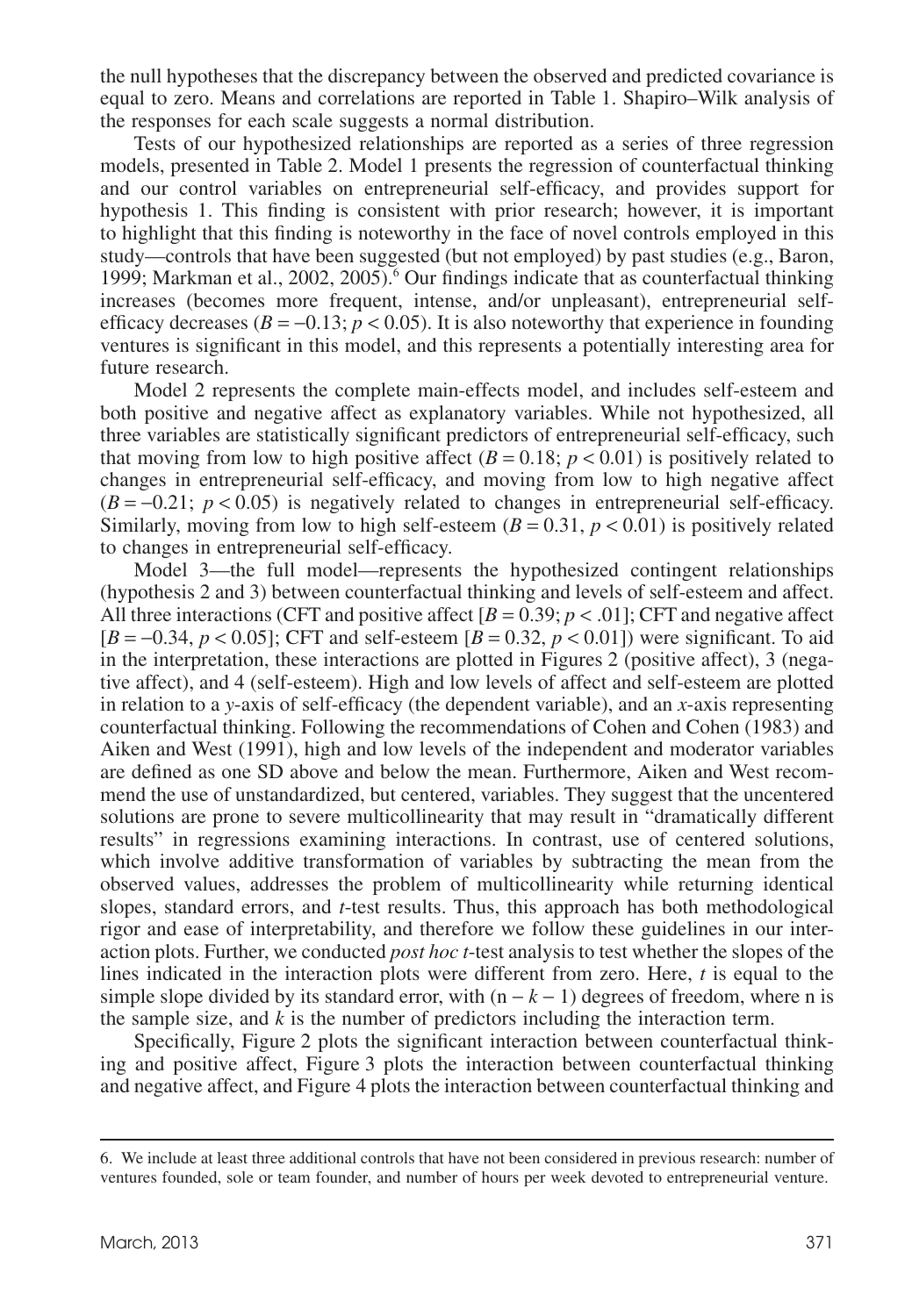| /ariables                        | Mean                                                      | SD                                                      |                                                                                                                                                                                                                                                                                                                                             | $\overline{\mathcal{C}}$ | $\tilde{\phantom{0}}$                                                                                                                                                                                                                                                                                 | $\overline{a}$                             | $\overline{C}$ | $\circ$ | $\overline{a}$                                 | $\infty$                             | $\circ$                         |                   |      |
|----------------------------------|-----------------------------------------------------------|---------------------------------------------------------|---------------------------------------------------------------------------------------------------------------------------------------------------------------------------------------------------------------------------------------------------------------------------------------------------------------------------------------------|--------------------------|-------------------------------------------------------------------------------------------------------------------------------------------------------------------------------------------------------------------------------------------------------------------------------------------------------|--------------------------------------------|----------------|---------|------------------------------------------------|--------------------------------------|---------------------------------|-------------------|------|
|                                  |                                                           |                                                         |                                                                                                                                                                                                                                                                                                                                             |                          |                                                                                                                                                                                                                                                                                                       |                                            |                |         |                                                |                                      |                                 |                   |      |
| 1. Entrepreneurial self-efficacy |                                                           |                                                         |                                                                                                                                                                                                                                                                                                                                             |                          |                                                                                                                                                                                                                                                                                                       |                                            |                |         |                                                |                                      |                                 |                   |      |
| 2. Gender                        |                                                           |                                                         |                                                                                                                                                                                                                                                                                                                                             |                          |                                                                                                                                                                                                                                                                                                       |                                            |                |         |                                                |                                      |                                 |                   |      |
| 3. Age                           |                                                           |                                                         |                                                                                                                                                                                                                                                                                                                                             |                          |                                                                                                                                                                                                                                                                                                       |                                            |                |         |                                                |                                      |                                 |                   |      |
| 4. Hours at work                 |                                                           |                                                         |                                                                                                                                                                                                                                                                                                                                             |                          |                                                                                                                                                                                                                                                                                                       |                                            |                |         |                                                |                                      |                                 |                   |      |
| 5. Individual/team               |                                                           |                                                         |                                                                                                                                                                                                                                                                                                                                             |                          |                                                                                                                                                                                                                                                                                                       |                                            |                |         |                                                |                                      |                                 |                   |      |
| 6. Ventures founded              |                                                           |                                                         |                                                                                                                                                                                                                                                                                                                                             |                          |                                                                                                                                                                                                                                                                                                       |                                            |                |         |                                                |                                      |                                 |                   |      |
| 7. Counterfactual thoughts       | 8<br>8 8 8 5 8 9 9 9 5 5 9 9 9<br>8 9 8 9 9 9 9 9 9 9 9 9 | $754888885533$<br>$0.474888865533$<br>$0.4748648665533$ | $\begin{array}{c} 0.02 \\ 0.06 \\ 0.14 \\ 0.07 \\ 0.27 \\ 0.37 \\ -0.56 \\ -0.56 \\ -0.56 \\ -0.56 \\ -0.05 \\ -0.05 \\ -0.05 \\ -0.05 \\ -0.05 \\ -0.05 \\ -0.05 \\ -0.05 \\ -0.05 \\ -0.05 \\ -0.05 \\ -0.05 \\ -0.05 \\ -0.05 \\ -0.05 \\ -0.05 \\ -0.05 \\ -0.05 \\ -0.05 \\ -0.05 \\ -0.05 \\ -0.05 \\ -0.05 \\ -0.05 \\ -0.05 \\ -0.$ |                          | $\begin{array}{c} \Xi \cong \begin{array}{c} \Xi \cong \Xi \cong \Xi \ \Xi \cong \Xi \end{array} \\ \Xi \cong \begin{array}{c} \Xi \cong \Xi \ \Xi \cong \Xi \end{array} \\ \Xi \cong \begin{array}{c} \Xi \cong \Xi \end{array} \\ \Xi \cong \begin{array}{c} \Xi \cong \Xi \end{array} \end{array}$ | **<br>0.07<br>0.07<br>0.07<br>0.09<br>0.09 |                |         |                                                |                                      |                                 |                   |      |
| 8. Positive affect               |                                                           |                                                         |                                                                                                                                                                                                                                                                                                                                             |                          |                                                                                                                                                                                                                                                                                                       |                                            |                |         |                                                |                                      |                                 |                   |      |
| 9. Negative affect               |                                                           |                                                         |                                                                                                                                                                                                                                                                                                                                             |                          |                                                                                                                                                                                                                                                                                                       |                                            |                |         |                                                |                                      |                                 |                   |      |
| 10. Self-esteem                  |                                                           |                                                         |                                                                                                                                                                                                                                                                                                                                             |                          |                                                                                                                                                                                                                                                                                                       |                                            |                |         |                                                |                                      |                                 |                   |      |
| 11. Life satisfaction            |                                                           |                                                         |                                                                                                                                                                                                                                                                                                                                             |                          |                                                                                                                                                                                                                                                                                                       |                                            |                |         | $0.09$<br>$0.23$<br>$0.03$<br>$0.05$<br>$0.11$ | $-0.11$<br>0.49***<br>0.36**<br>0.06 | $-0.21***$<br>0.15*<br>0.52**** | $0.12$<br>$-0.02$ |      |
| 2. Depression                    | 3.61                                                      |                                                         |                                                                                                                                                                                                                                                                                                                                             |                          |                                                                                                                                                                                                                                                                                                       |                                            |                |         |                                                |                                      |                                 |                   | 0.14 |
|                                  |                                                           |                                                         |                                                                                                                                                                                                                                                                                                                                             |                          |                                                                                                                                                                                                                                                                                                       |                                            |                |         |                                                |                                      |                                 |                   |      |

Descriptive Statistics and Correlations

Descriptive Statistics and Correlations

Table 1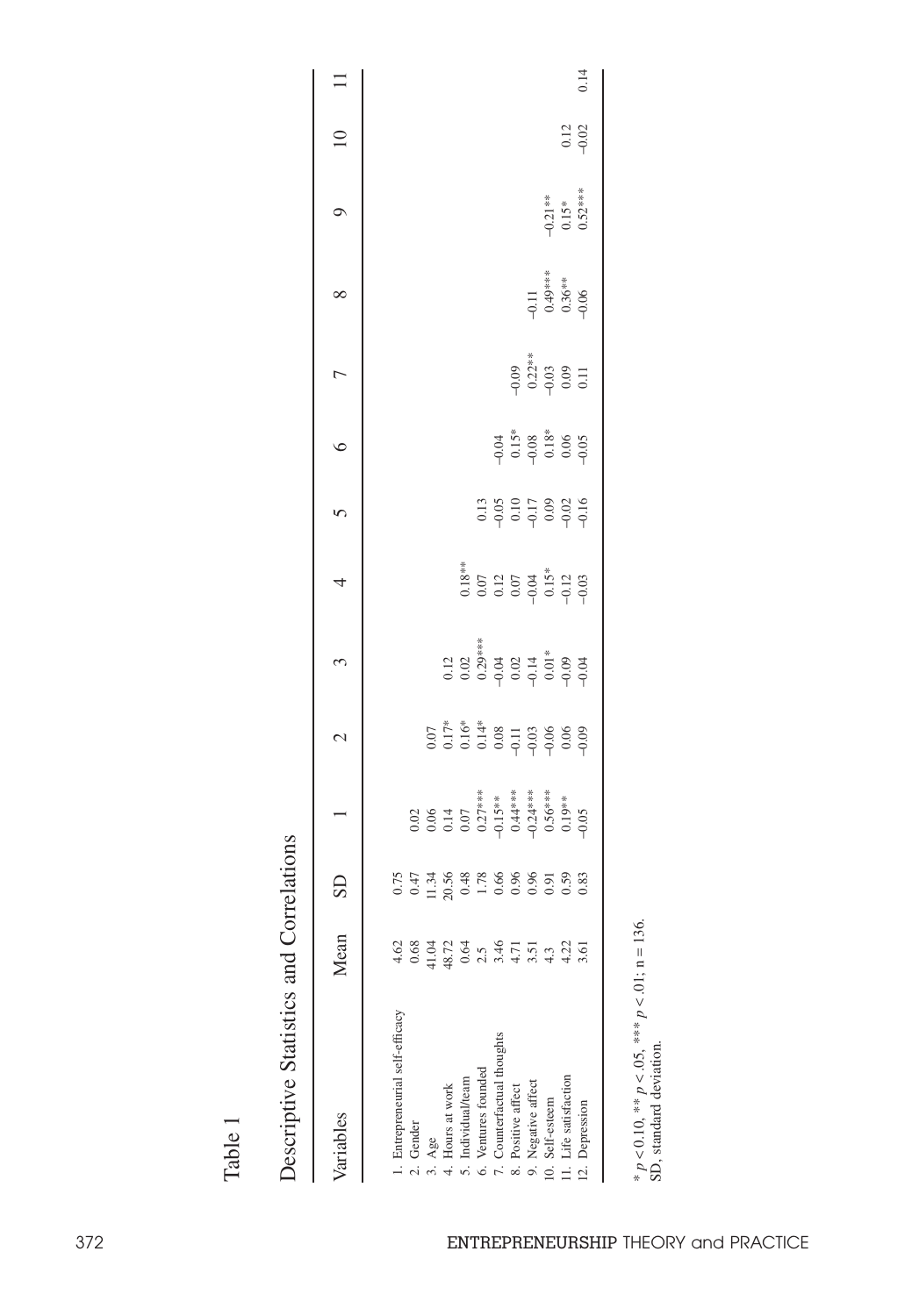# Regression Results

|                                         | Model 1          |           | Model 2          |           | Model 3          |           |
|-----------------------------------------|------------------|-----------|------------------|-----------|------------------|-----------|
| Variables                               | $\boldsymbol{B}$ | SE        | $\boldsymbol{B}$ | SE        | $\boldsymbol{B}$ | <b>SE</b> |
| Intercept                               | 4.2              | $0.27***$ | 4.41             | $0.19***$ | 4.44             | $0.18***$ |
| Gender                                  | $-0.06$          | 0.14      | 0.08             | 0.11      | 0.08             | 0.11      |
| Age                                     | 0.00             | 0.01      | 0.00             | 0.00      | 0.00             | 0.00      |
| Hours at work                           | 0.00             | 0.00      | 0.00             | 0.00      | 0.00             | 0.00      |
| Individual or part of team              | 0.02             | 0.13      | $-0.08$          | 0.1       | $-0.12$          | 0.1       |
| Number of ventures founded              | 0.11             | $0.04***$ | 0.06             | $0.02***$ | 0.07             | $0.02***$ |
| Upward counterfactual<br>thoughts (CFT) | $-0.13$          | $0.06**$  | $-0.07$          | 0.06      | $-0.05$          | 0.08      |
| Positive affect (PA)                    |                  |           | 0.18             | $0.08**$  | 0.26             | $0.06***$ |
| Negative affect (NA)                    |                  |           | $-0.21$          | $0.1**$   | $-0.29$          | $0.05***$ |
| Self-esteem (EST)                       |                  |           | 0.31             | $0.08***$ | 0.33             | $0.1***$  |
| Interactions                            |                  |           |                  |           |                  |           |
| $PA \times CFT$                         |                  |           |                  |           | 0.39             | $1.06***$ |
| $NA \times CFT$                         |                  |           |                  |           | $-034$           | $0.17**$  |
| $EXT \times CFT$                        |                  |           |                  |           | 0.32             | $0.10***$ |
| $R^2$                                   |                  | $0.1***$  |                  | $0.42***$ |                  | $0.48***$ |
| $\Delta$ R <sup>2</sup>                 |                  |           |                  | $0.32***$ |                  | $0.06***$ |
| F                                       |                  | 3.04      |                  | 9.37      | 9.5              |           |

 $*$  *p* = <0.10, \*\* *p* = <0.05, \*\*\* *p* = <0.01; n = 136. *Note:* Unstandardized coefficients reported. *SE*, standard error.

# Figure 2

Interaction of Positive Affect and CFT on Entrepreneurial Self-Efficacy



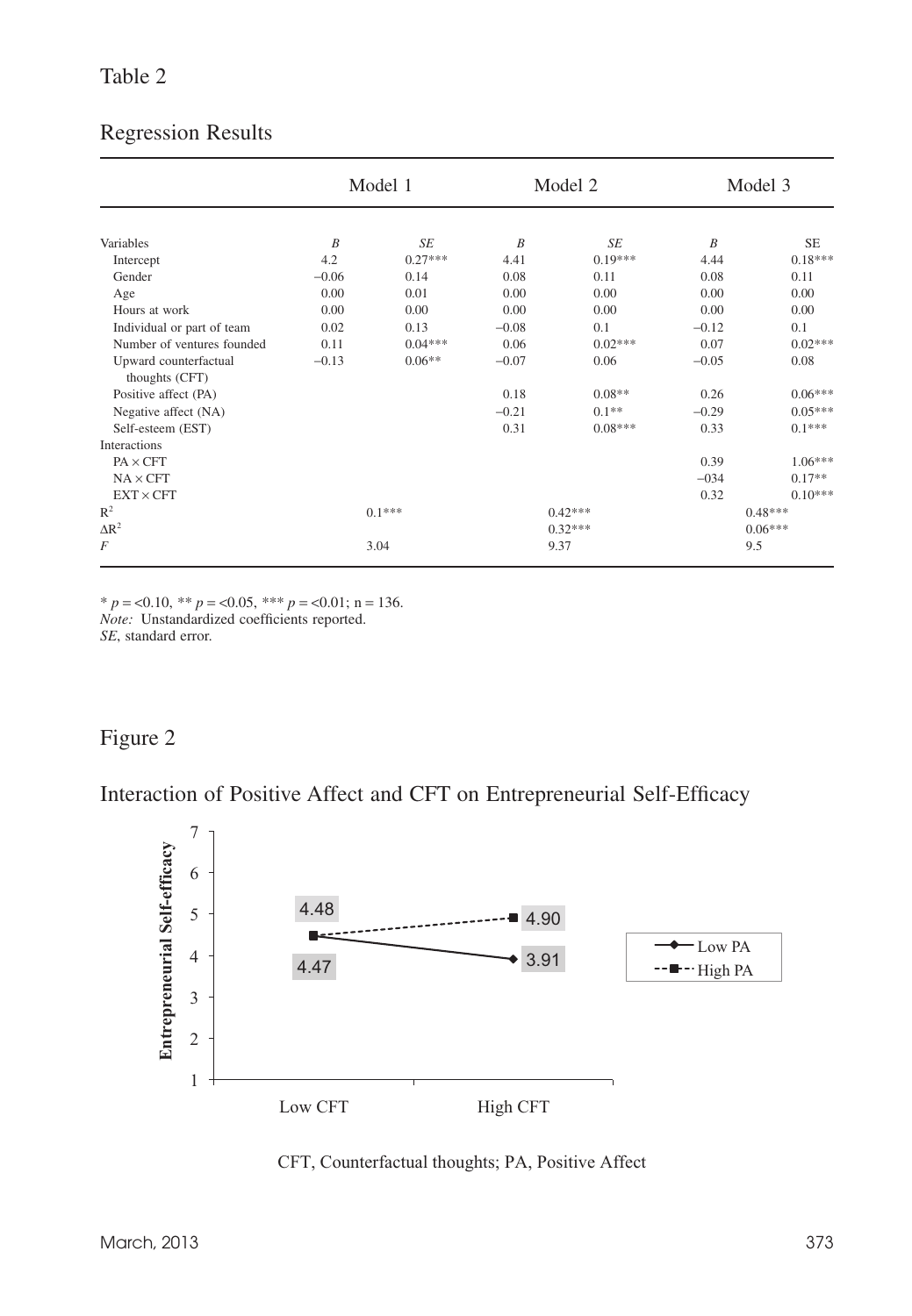# Figure 3



Interaction of Negative Affect and CFT on Entrepreneurial Self-Efficacy

CFT, Counterfactual thoughts; NA, Negative Affect

# Figure 4

Interaction of Self-Esteem and CFT on Entrepreneurial Self-Efficacy



CFT, Counterfactual thoughts; EST, Self-Esteem

self-esteem. Figure 2 indicates that moving from low to high counterfactual thinking (left to right on the *x*-axis), the negative relationship between upward counterfactual thinking and entrepreneurial self-efficacy becomes more negative for those with low positive affect, and more positive for those with high positive affect. The *post hoc t*-test analysis of the simple slopes confirmed that both the upper and lower lines in the plot have slopes that are significantly different from zero  $(p < 0.05)$  and from each other  $(p < 0.01)$ .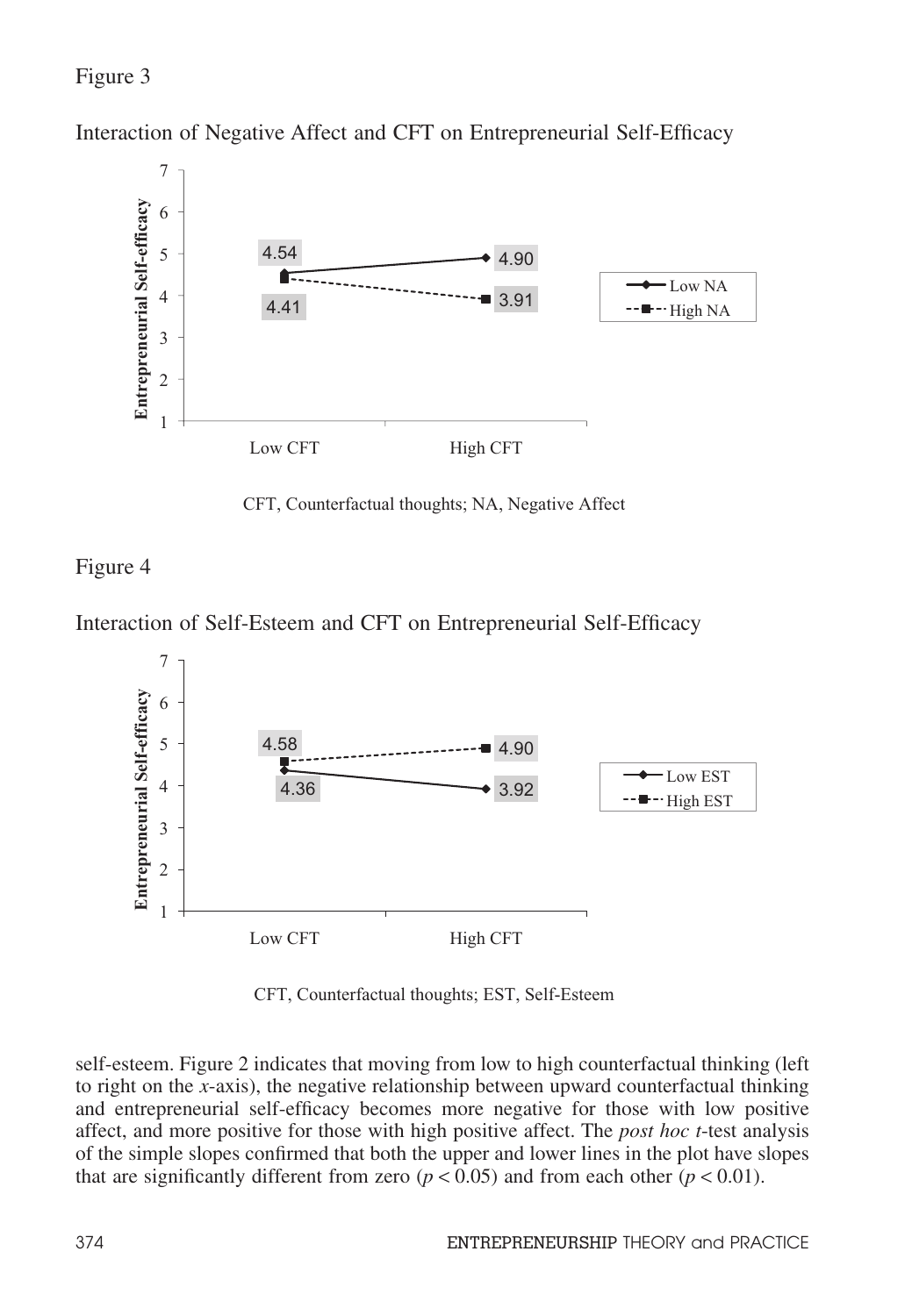Figure 3 plots the significant interaction between counterfactual thinking and negative affect. As with positive affect, moving from low to high counterfactual thinking (left to right on the *x*-axis), the negative relationship between counterfactual thinking and entrepreneurial self-efficacy becomes more negative for those with high negative affect, and less negative for those with low negative affect. As with positive affect, *post hoc* analysis of the simple slopes confirms that both the upper and lower lines in the plot have slopes that are significantly different from zero  $(p < 0.05)$  and from each other  $(p < 0.05)$ .

Finally, Figure 4 plots the significant interaction between counterfactual thinking and self-esteem. As with positive and negative affect, the plot highlights that moving from low to high counterfactual thinking (left to right on the *x*-axis), the positive relationship between counterfactual thinking and entrepreneurial self-efficacy becomes more positive for those with high self-esteem and less positive for those with low self-esteem. As with positive and negative affect, the *post hoc* analysis of the simple slopes confirms that both the upper and lower lines in the plot have slopes that are significantly different from zero  $(p < 0.10$  for the upper line and  $p < 0.05$  for the lower line) and from each other  $(p < 0.05)$ . In fact, all three plots suggest that moving from low to high levels of counterfactual thinking actually confers benefits to those with high self-esteem, high positive affect, and low negative affect, *increasing entrepreneurial self-efficacy*.

Finally, IVR is employed in our final models to test the robustness of our findings given that the psychometric nature of both our independent and dependant variables suggests the possibility of endogeneity (Hausman, 2001). We use Neugarten and colleagues' (1961) LSI scale as an instrument for self-esteem and Zung's (1972) depression scale as an instrument for positive and negative affect (PANAS scale). An instrumental variable should be significantly related to the variable assumed to be endogenous, but not significantly related to the dependent variable. As noted above, these scales form part and parcel of Ryff's (1989) psychological well-being scale, which again has been shown to be valid and reliable in past research (e.g., Seifert, 2005), and their use together as instruments is a matter of common practice. Results in models 4 and 5 of Table 3 confirm that even after using instruments, the regression results detailed above remain significant.

#### **Discussion and Conclusion**

As detailed throughout this paper, previous research on counterfactual thinking in entrepreneurship has produced ambiguous and equivocal results. The findings represented by this study suggest a path forward for future research positioned to link "what might have been" with "what yet may be."

To begin, this research is the first to consider empirically the proposition that attributes of the person doing the "thinking" may influence differently the outcomes associated with counterfactual thoughts. Our findings suggest that the dispositional attributes of the individual may have important implications for the relationship between counterfactual thinking and behaviors and outcomes. This research opens the door for entrepreneurship scholars to further tease apart the complex relationship between behavior, action, and outcomes given past events and experiences. Consider that the importance of experience and prior knowledge as an antecedent to future entrepreneurship is a theme represented throughout the literature (Shane, 2000). To that end, our research suggests a danger in broad generalizations in terms of how past events are reflected in entrepreneurial outcomes, and the lens adopted in this study focuses future research toward a careful consideration of the attributes of the individual as a conduit through which those past experiences are interpreted and acted upon. While we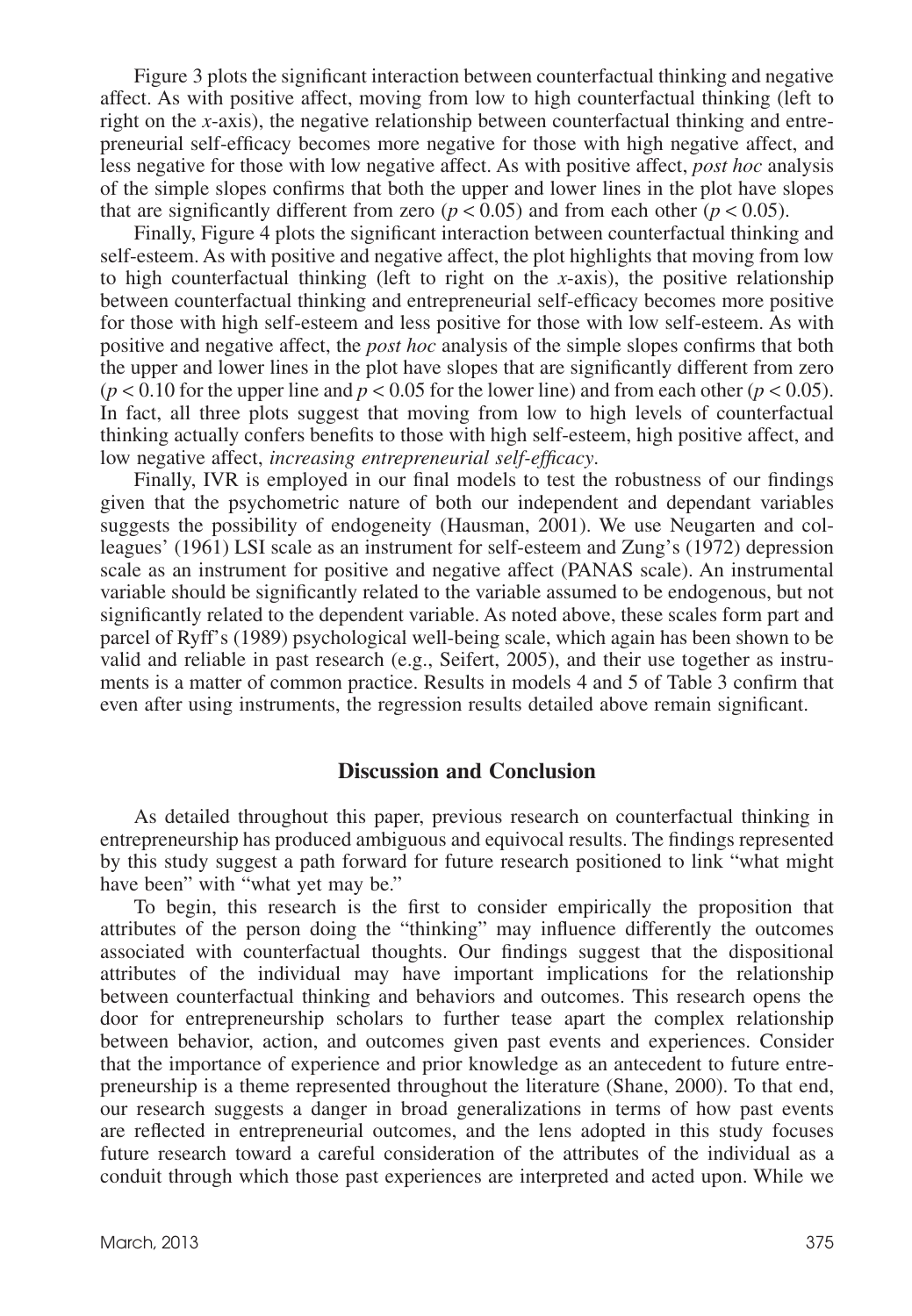|                                   |                  | Model 4        | Model 5   |              |  |
|-----------------------------------|------------------|----------------|-----------|--------------|--|
| DV: Entrepreneurial self-efficacy | B                | SE             | B         | SE           |  |
| Intercept                         | $-1.26$          | 1.2            | $-0.09$   | 1.14         |  |
| Gender                            | 0.09             | 0.11           | 0.08      | 0.11         |  |
| Age                               | $\boldsymbol{0}$ | 0.01           | $-0.01$   | 0.01         |  |
| Hours at work                     | $\overline{0}$   | $\overline{0}$ | $\Omega$  | $\mathbf{0}$ |  |
| Individual or part of team        | $-0.18$          | 0.15           | $-0.22$   | 0.23         |  |
| Number of ventures founded        | 0.05             | 0.04           | 0.07      | 0.06         |  |
| Counterfactual thoughts (CFT)     | $-0.1$           | 0.07           | 0.05      | 0.09         |  |
| Affect (PANAS Scale)1             | 0.91             | $0.45**$       | 0.63      | $0.36*$      |  |
| Self-esteem (EST)                 | 1.14             | $0.37***$      | 0.98      | $0.43**$     |  |
| $Affect \times CFT$               |                  |                | 0.23      | $0.06***$    |  |
| $EST \times CFT$                  |                  |                | 0.12      | $0.05**$     |  |
| Adj. $R^2$                        | $0.37***$        |                | $0.56***$ |              |  |
| $\Delta$ R <sup>2</sup>           |                  |                | $0.19***$ |              |  |
| Wald c <sub>2</sub>               |                  |                | 28.59     |              |  |

## IVR Regression Results

 $* p = 0.10, ** p = 0.05, *** p = 0.01; n = 136.$ 

*Note:* Unstandardized coefficients reported.

DV, dependent variable; *SE*, standard error; PANAS, Positive Affect Negative Affect Schedule.

hypothesized a significant moderation of the negative relationship between counterfactual thinking and entrepreneurial self-efficacy as a function of levels of affect and selfesteem, our results painted a picture beyond our original theorizing; that is, it appears from our findings that in the face of high levels of affect and self-esteem, the hypothesized negative relationship between counterfactual thinking and entrepreneurial selfefficacy actually turns positive. These findings highlight some counterintuitive insights worthy of additional consideration.

Consider that Baron's recent work seems to use affect and mood state interchangeably in his discussion of mood congruence and mood-dependent memory (Baron, 2008). The foundation of Baron's logic is that "current moods strongly determine which information in a given situation is noticed and entered into memory" and that "affect also influences what specific information is retrieved from memory" (Baron, p. 330). The implication is that when experiencing an impactful event or outcome, whether the individual assumes a positive or negative affect state will influence how that event is stored in memory, or indeed whether it is stored at all. It seems as though over time, the individual's interpretation of the memory will then change depending on contemporary states of affect and on subsequent memories. Subsequent experiences will change the way in which we interpret that initial experience. It is likely that this tendency is related to the degree to which dispositional attributes such as affect and esteem endure over time. To this end, it is also important to acknowledge in future tests of the relationship between dispositional attributes and counterfactual thinking that retrospective bias plays a central role in counterfactual thinking—as by definition, all counterfactual thoughts are retrospective. This fact has implications for study design, methodology, and also for theory.

Throughout the entrepreneurship literature, there has been substantial concern about the problem of retrospection (Gartner, 1989; Shaver & Scott, 1991). Probably the most relevant of these concerns to the study of counterfactual thinking is that retrospective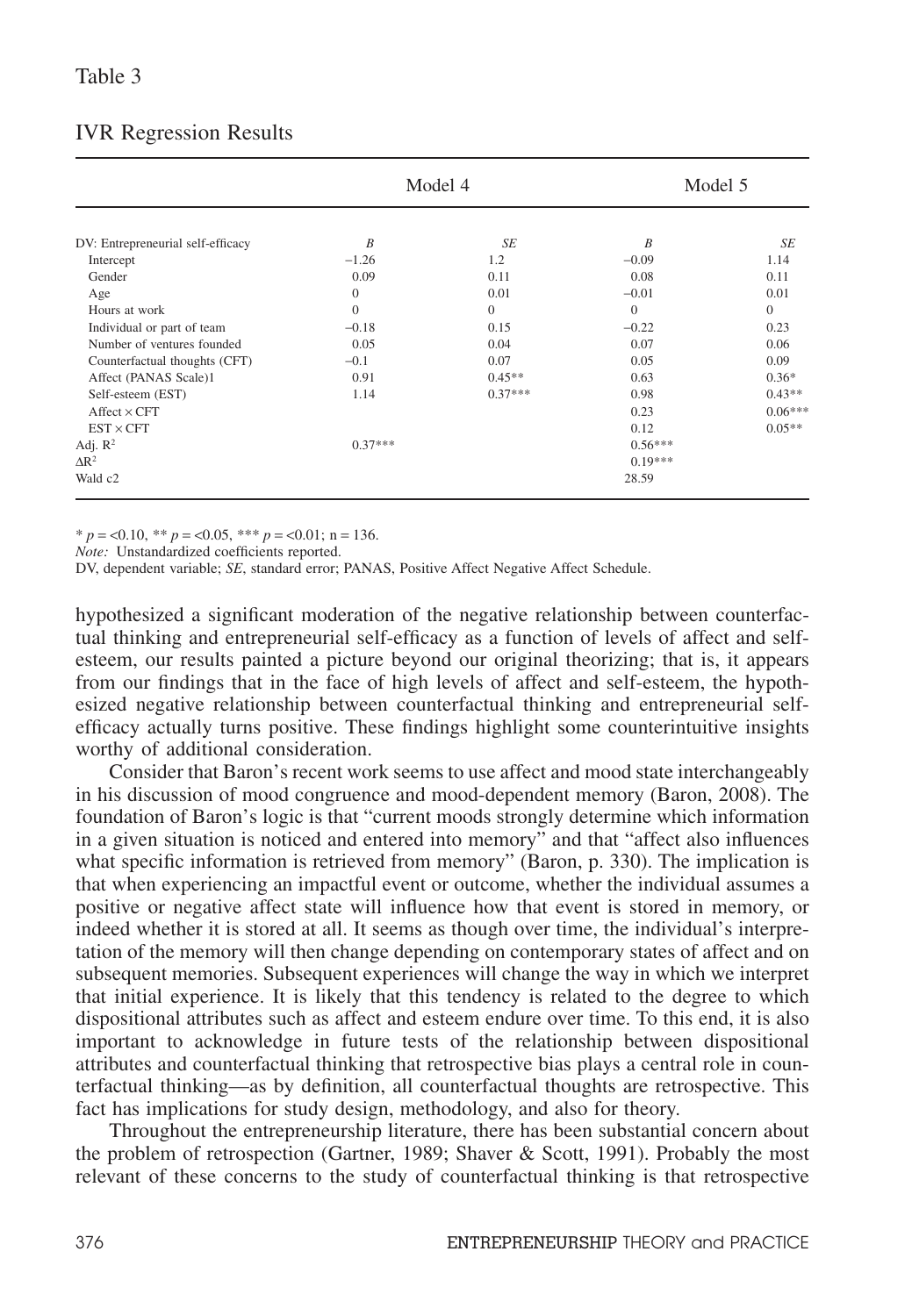accounts (which describe counterfactual thoughts) have been shown to be influenced by a self-justification bias (Carter, Gartner, Shaver, & Gatewood, 2003). Such a bias could impact the "true nature" of the regret; for example, research has demonstrated that, over time, individuals "justify" the choices they made in the past, and thus, the influence of those choices on future actions and behaviors is lessened (Golden, 1992; Huber & Power, 1985). This aspect of retrospection highlights several implications for the study of counterfactual thinking. First, future research might ask entrepreneurs to detail regrets within a very proximal time period, as opposed to opening the door to more distal regrets. Second, this discussion highlights the opportunity to add a dimension to the counterfactual construct. In addition to frequency, intensity, and unpleasantness, future researchers might include a measure to capture the degree to which some cited regret may either influence or subsequently inform the actions, attitudes, or choices made by the entrepreneur when performing entrepreneurial tasks. Such a dimension could add to the robustness of the counterfactual thinking measure and serve as a control for the self-justification bias that is characteristic of retrospection. Additionally, affect is represented in the literature as somewhat more enduring than mood state (which tends to be described as situational), and self-esteem is represented as a more enduring disposition than affect. Given our findings, the extent to which counterfactual thinking can (or does) influence the degree to which these constructs persist over time represents another area for future research to consider.

For example, our finding that when individuals with high esteem engage in counterfactual thinking entrepreneurial self-efficacy increases, suggests that counterfactual thoughts are insufficient to undermine a strong sense of self-esteem that has developed over a lifetime. Conversely, it is still unknown whether counterfactual thoughts would be able to positively influence self-esteem in any long-term sense. Our findings raise similar questions with regard to the relationship between affect and counterfactual thinking, and highlight opportunities for both entrepreneurship and psychology scholars. It is quite possible that additional attributes of the individual (beyond affect and self-esteem) may also moderate the relationship between counterfactual thinking and entrepreneurial self-efficacy.

For example, work in entrepreneurship on how an individual's locus of control may influence entrepreneurial outcomes and actions has demonstrated that locus of control impacts individuals' perceptions about future actions (Lumpkin & Dess, 1986; Poon, Ainuddin, & Junit, 2006); thus, it is likely that an individual's orientation with regard to locus of control may also moderate the relationship between counterfactual thinking and entrepreneurial self-efficacy. In the context of our findings, this suggests an important avenue for future research focused on the relationship among locus of control, counterfactual thinking, and entrepreneurial self-efficacy. Similar to the influences of affect and self-esteem, might an individual's locus of control differently moderate how individuals interpret counterfactual thoughts in a way that impacts entrepreneurial self-efficacy? Further, how might locus of control possibly interact with dispositional attributes of personality to influence entrepreneurial self-efficacy in response to frequent, intense, and/or unpleasant counterfactual thoughts? These are all important questions that are beyond the scope of our data to address, although they represent interesting opportunities for scholars.

In addition, future research may consider the possibility of a mediating role of self-esteem and affect, with regard to the relationship between counterfactual thinking and entrepreneurial self-efficacy. While beyond the scope of our theorizing, *post hoc* analysis (Sobel test, Aroian test, Goodman test) were used to consider whether self-esteem, and positive affect and negative affect together, might mediate the relationship between counterfactual thoughts and entrepreneurial self-efficacy. These tests were equivocal;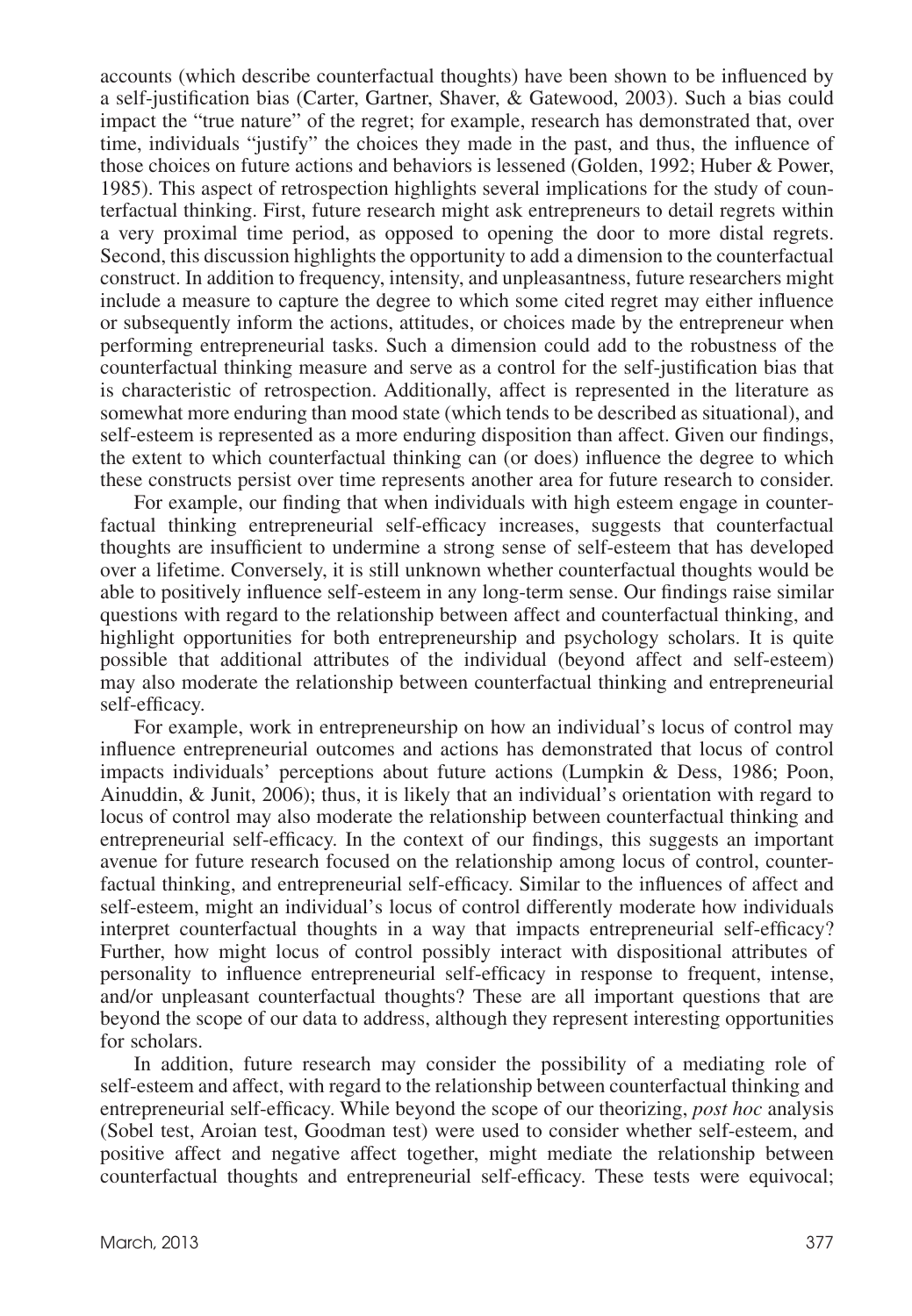however, future research based on more complex research designs—possibly a laboratory experiment—may further tease apart these complex relationships. Importantly, we acknowledge that failure represented by a counterfactual thought can be informative (Minniti & Bygrave, 2001) and, in some cases, can have positive impacts on individuals' learning, on the development of new attitudes towards risk, and other outcomes that may positively impact self-efficacy (cf. Newton, Khanna, & Thompson, 2008). This fact also represents a nuance related to ongoing efforts to tease apart the relationship between counterfactual thinking and self-efficacy, which should serve to motivate future research.

With regard to the teaching and practice of entrepreneurship, our findings suggest that it may be important, for example, to provide training to aspiring entrepreneurs in terms of understanding *themselves* in the context of how such an understanding may influence their interpretations of past entrepreneurial events. Further, our findings would seem to indicate that a critical mechanism of such an understanding may involve processes related to self-reflection and self-regulation on past entrepreneurial experiences, events, and endeavors. This implication from our findings motivated us to explore mechanisms positioned to promote such self-reflection and self-regulation as avenues for future research. Drawing from the extant entrepreneurship literature, we focused on the connection between our findings, metacognition, and the research on how entrepreneurs experience failure.

Entrepreneurship scholars have begun to consider the ways in which the experience of failure can be harnessed, for example, in teaching entrepreneurship students how to manage emotional reactions to failure (Shepherd, 2004). Considering the effectiveness of such techniques as error management training (Keith & Frese, 2005), we see the potential in placing entrepreneurship students in experiential learning situations in which they are set up to make mistakes and fail, and in which they learn ways of recognizing and harnessing the counterfactual thoughts that are expected to result from these situations. Practice and experience with errors and failure should cause learners to stop to consider the causes of and their reactions to these errors, including the counterfactual thoughts (Keith & Frese). In this way, the "real time" recognition of counterfactual thoughts and taking a conscious decision to follow up on them as a strategy for pursuing an opportunity can be seen as a metacognitive process.

Previous research has indicated that metacognition can be taught (Haynie & Shepherd, 2009), and that the self-awareness associated with improved metacognition can help reduce dependence on habitual, patterned behavior and biases in decision making (Sadler-Smith & Shefy, 2007). If prospective entrepreneurs can be taught to recognize counterfactual thoughts and their individual, habitual reactions to them, those with higher positive affect and higher self-esteem—who our results show should benefit from these thoughts may be able to more effectively harness the benefit of looking back. Similarly, for those lower in positive affect or self-esteem, an improved ability to recognize both counterfactuals and habitual reactions to them, may allow them to choose a response strategy based on some other decision process (Haynie  $\&$  Shepherd). This may minimize the negative effect that the counterfactual thought has: benefitting the entrepreneurial process.

#### **Limitations**

This research shares limitations with prior work focused on deconstructing the psychological and cognitive processes associated with entrepreneurial behaviors and outcomes. First, a limitation of this research is the use of primarily self-report measures. Future research might combine self-reports with additional measures of entrepreneurial self-efficacy based on, for example, "other-reports" (from peers, colleagues, etc.). Further, like Zhao et al. (2005), we acknowledge that the use of a behavioral intention measure as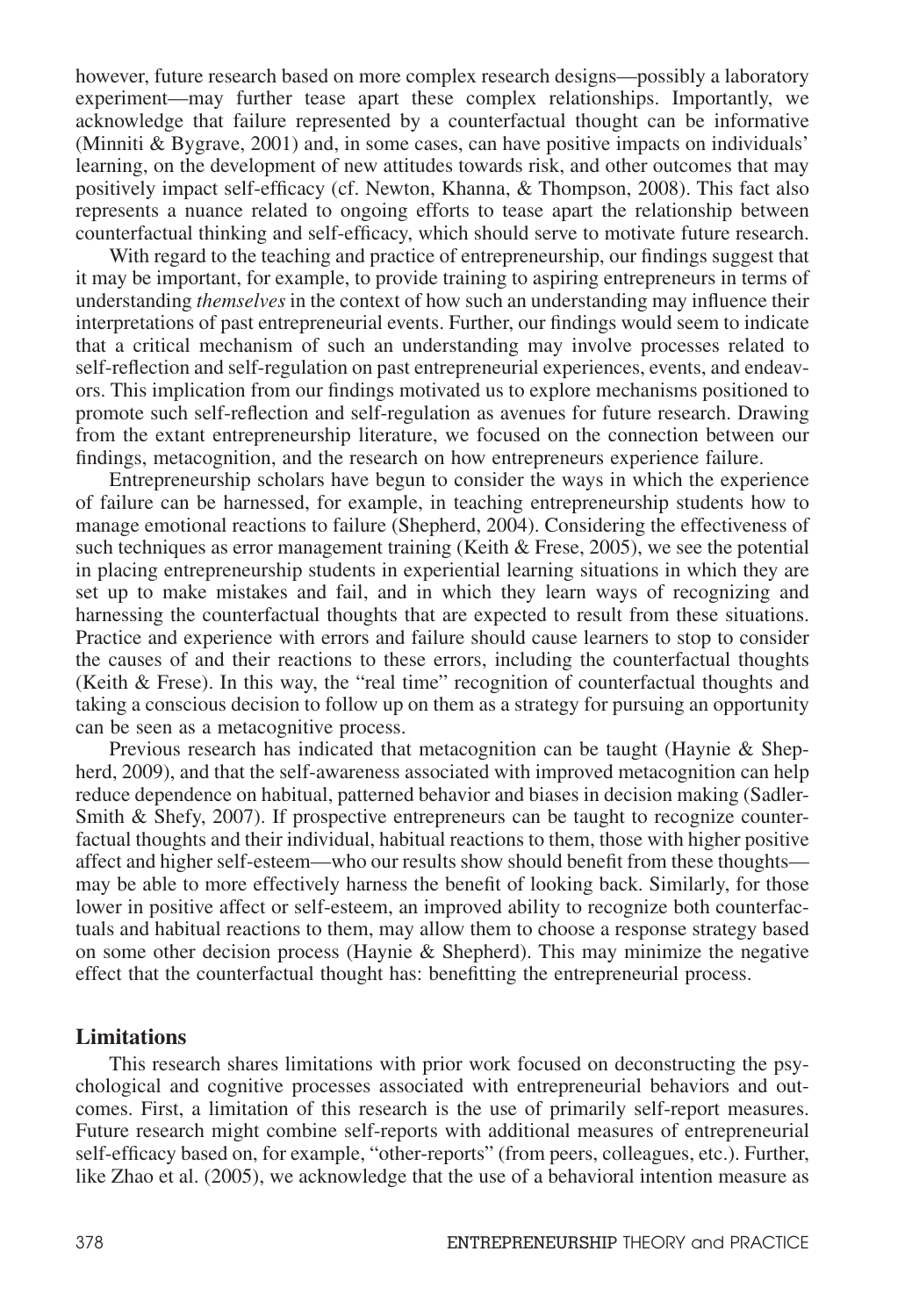a proxy for subsequent action represents a limitation of this study. Finally, by its very nature, the study of counterfactual thinking opens the door to issues related to retrospective bias. This bias may be particularly evident given that our sample represents active entrepreneurs, and prior research suggests that retrospective reconstructions of past events "are particularly likely to be biased when intervening events have modified the meaning of the initial event" (Donovan & Marlatt, 2005). This said, we suggest that such limitations are part and parcel of the challenge of investigating constructs that reside at the interface of cognition and personality. In addition, it is highly likely that additional attributes of the individual (beyond affect, self-esteem, and the control variables incorporated in our analysis) may also moderate the relationship between counterfactual thinking and entrepreneurial self-efficacy. For example, and as noted above, there has been a significant amount of work in entrepreneurship focused on how an individual's locus of control may influence how an entrepreneur interprets entrepreneurial outcomes and actions (Begley & Boyd, 1987; Lumpkin & Dess, 1986; Poon et al., 2006; Sebora, Lee, & Sukasame, 2009). We highlight our inability to control for such possibilities as a limitation of this research.

Finally, our sample also had in common an association with business incubators, and we cite this self-selection bias as a possible limitation of this research. Arguably, this association may suggest that entrepreneurs associated with incubators might differ from the general population of entrepreneurs. For example, some of these differences might include access to the incubators' resources (both physical space and mentorship services), support structures, and clear entrepreneurial intention. Some of these factors may influence the nature and frequency of regrets differently, as compared to entrepreneurs who did not have an association with an incubator. Future research might explore how the nature and frequency of counterfactuals for entrepreneurs associated with incubators might differ in comparison to those entrepreneurs who did not have an association with an incubator.

#### **Conclusion**

In the end, we believe that this research represents an important and meaningful step toward clarifying the role that counterfactual thinking plays in the entrepreneurial process. We empirically validate Baron's (2008) contention that the interface between cognitions and personal attributes such as affect is ongoing and "pervasive." Our findings highlight that some individuals are better suited to apply past experiences through counterfactual thoughts toward developing strategies for future for "entrepreneuring" in a way that illustrates prescriptions for advancing both the pedagogy and practice of entrepreneurship.

#### **Appendix 1**

## **Examples of Counterfactuals Reported by Study Respondents\***

- 1. Invention–I should have considered the licensing path instead of the "do it all, earn it all" approach.
- 2. I sincerely thought I, (repeat "I") could achieve everything all by myself.
- 3. I regret not taking up offer of friend who wants to invest in the business.
- 4. I regret not getting investors involved.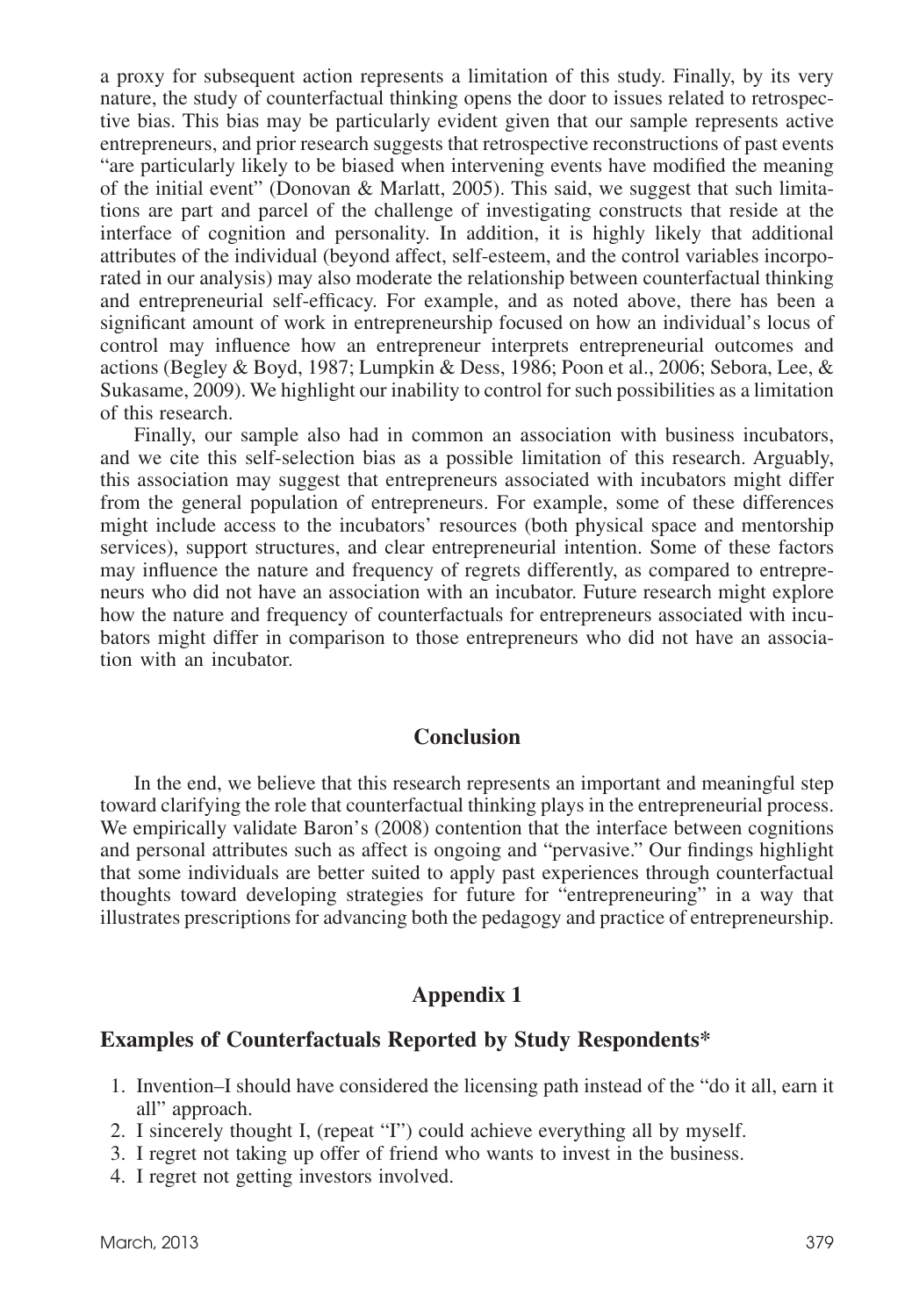- 5. I regret relying too much on a single opportunity.
- 6. I should have handled potential stakeholders better.
- 7. I regret biting off more than I could chew, just because I wanted to be my own boss.
- 8. I regret exploring too many opportunities at the same time.
- 9. I failed to launch the idea due to a personal setback. Now I get a bit emotional when I see so many players in my space.
- 10. I regret that I missed a big business opportunity because of a small error by the employee.
- 11. I regret I didn't go for mentorship initially, because I would be further along today.
- 12. I dragged a larger team down in a competitive proposal, because of my lack of experience.
- 13. I should have done better to identify the correct partners/coworkers.
- 14. The execution strategy should had been more strong for the Portal Idea.

\*This list is not all inclusive, but represents a sample of the regrets cited by study participants.

# **REFERENCES**

Aiken, L.S. & West, S.G. (1991). *Multiple regression: Testing and interpreting interactions*. Thousand Oaks, CA: Sage.

Bandura, A. (1978). Reflections on self-efficacy. *Advances in Behavioral Research and Therapy*, *1*(4), 237–269.

Bandura, A. (1989). Human agency in social cognitive theory. *American Psychologist*, *44*(9), 1175–1184.

Bandura, A. (1997). *Self-efficacy: The exercise of control*. New York: Freeman.

Baron, R.A. (1997). Cognitive mechanisms in the decision to become an entrepreneur: The role of counterfactual thinking and the experience of regret. In P.D. Reynolds, et al. (Ed.), *Frontiers of entrepreneurship research* (pp. 148–155). Babson Park, MA: Babson College.

Baron, R.A. (1999). *Essentials of psychology* (2nd ed.). Boston: Allyn & Bacon.

Baron, R.A. (2000). Counterfactual thinking and venture formation: The potential effects of thinking about "what might have been." *Journal of Business Venturing*, *15*(1), 79–91.

Baron, R.A. (2008). The role of affect in the entrepreneurial process. *Academy of Management Review*, *33*(2), 328–340.

Becker, E. (1971). *Birth and death of meaning*. New York: Free Press.

Begley, T.M. & Boyd, D.P. (1987). Psychological characteristics associated with performance in entrepreneurial firms and smaller businesses. *Journal of Business Venturing*, *2*(1), 79–93.

Boyd, N.G. & Vozikis, G.S. (1994). The influence of self-efficacy on the development of entrepreneurial intentions and actions. *Entrepreneurship Theory and Practice*, *18*(4), 63–77.

Buunk, B.P., Collins, R.L., Taylor, S.E., VanYperen, N.W., & Dakof, G.A. (1990). The affective consequences of social comparison: Either direction has its ups and downs. *Journal of Personality and Social Psychology*, *59*(6), 1238–1249.

Carter, N.M., Gartner, W.B., Shaver, K.G., & Gatewood, E.J. (2003). The career reasons of nascent entrepreneurs. *Journal of Business Venturing*, *18*(1), 13–39.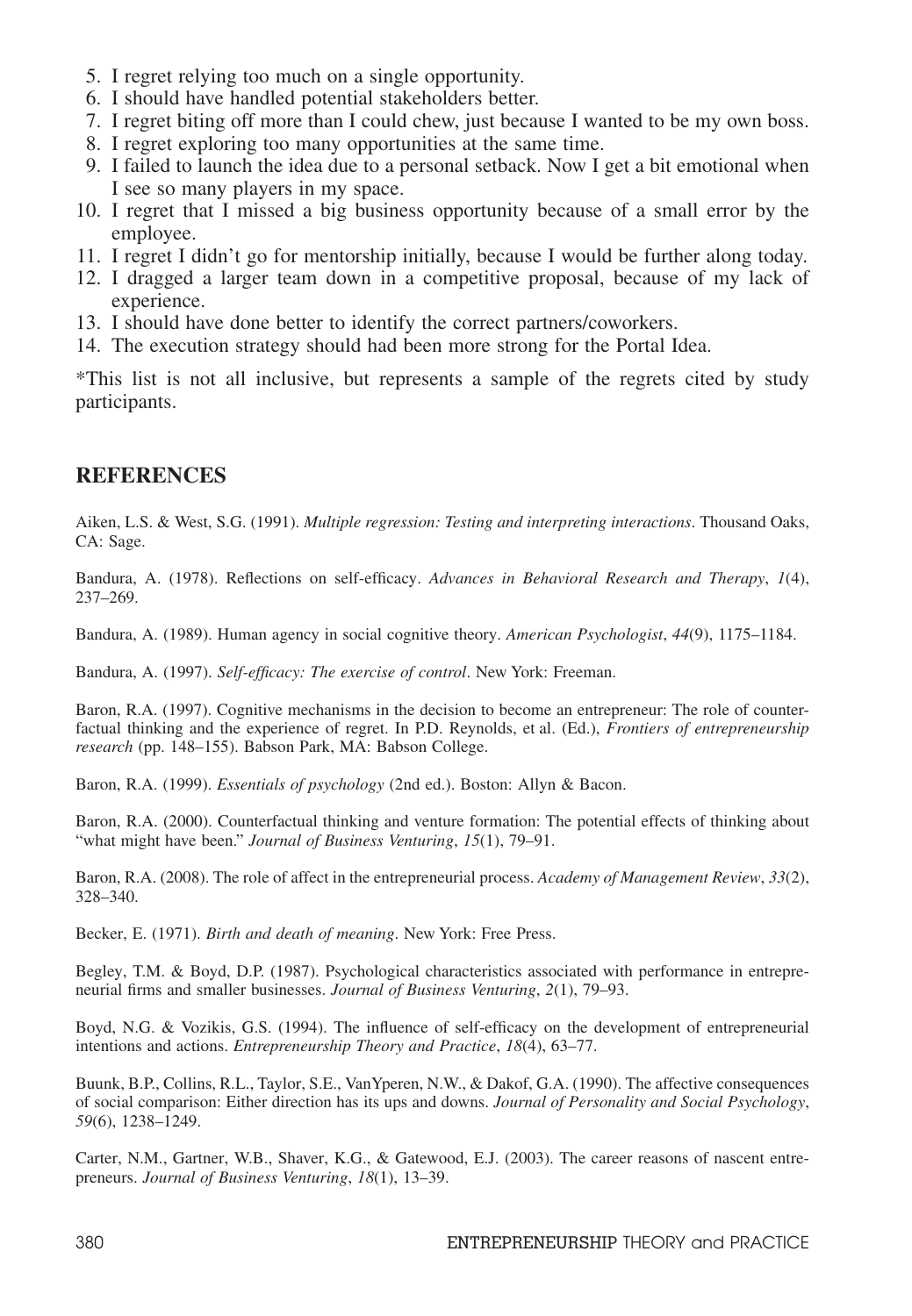Chen, C.C., Greene, P.G., & Crick, A. (1998). Does entrepreneurial self-efficacy distinguish entrepreneurs from managers? *Journal of Business Venturing*, *13*(4), 295–316.

Cohen, J. & Cohen, P. (1983). *Applied multiple regression/correlation analysis for the behavioral sciences* (2nd ed.). Hillsdale, NJ: Lawrence Erlbaum.

Collins, R.L. (1996). For better or worse: The impact of upward social comparison on self-evaluations. *Psychological Bulletin*, *119*(1), 51–69.

Crawford, J.R. & Henry, J.D. (2004). The positive and negative affect schedule (PANAS): Construct validity, measurement properties and normative data in a large non-clinical sample. *British Journal of Clinical Psychology*, *43*(3), 245–266.

Dillman, D.A. (2000). *Mail and electronic surveys: The tailored design method* (2nd ed.). New York: J. Wiley.

Donovan, D.M. & Marlatt, G.A. (Eds). (2005). *Assessment of addictive behaviors* (2nd ed.). New York: Guilford Press.

Earley, P.C., Connolly, T., & Lee, C. (1989). Task strategy interventions in goal setting: The importance of search in strategy development. *Journal of Management*, *15*(4), 589–602.

Feeney, A., Gardiner, D.R., Johnston, K., Jones, E., & McEvoy, R.J. (2005). Is regret for inaction relatively self-enhancing? *Applied Cognitive Psychology*, *19*(6), 761–777.

Feldman Barnett, L. & Russell, J.A. (1998). Independence and bipolarity in the structure of current affect. *Journal of Personality and Social Psychology*, *74*, 967–984.

Ferguson, N. (1997). *Virtual history: Alternatives and counterfactuals*. London: Macmillan.

Fiske, S.T. & Taylor, S.E. (1991). *Social cognition* (2nd ed.). New York: McGraw-Hill.

Forbes, D.P. (2005). The effects of strategic decision making on entrepreneurial self-efficacy. *Entrepreneurship Theory and Practice*, *29*(5), 500–626.

Forgas, J.P. (1995). Mood and judgment: The affect infusion model (AIM). *Psychological Bulletin*, *117*(1), 39–66.

Gaglio, C.M. (2004). The role of mental simulations and counterfactual thinking in the opportunity identification process. *Entrepreneurship Theory and Practice*, *28*(6), 533–552.

Gaglio, C.M. & Katz, J.A. (2001). The psychological basis of opportunity identification: Entrepreneurial alertness. *Small Business Economics*, *16*(2), 95–111.

Gartner, W.B. (1989). Some suggestions for research on entrepreneurial traits and characteristics. *Entrepreneurship Theory and Practice*, *14*(1), 27–38.

Gartner, W.B., Bird, B.J., & Starr, J.A. (1992). Acting as if: Differentiating entrepreneurial from organizational behavior. *Entrepreneurship Theory and Practice*, *16*(3), 13–31.

Gilovich, T. & Medvec, V.H. (1994). The temporal pattern to the experience of regret. *Journal of Personality and Social Psychology*, *67*(3), 357–365.

Golden, B. (1992). The past is the past—Or is it? The use of retrospective accounts as indicators of past strategy. *Academy of Management Journal*, *35*(4), 848–860.

Griffin, D.W., & Ross, L. (1991). Subjective construal, social inference and human misunderstanding. In M.P. Zanna (Ed.), *Advances in experimental social psychology* (Vol. 21, pp. 219–255). New York: Academic Press.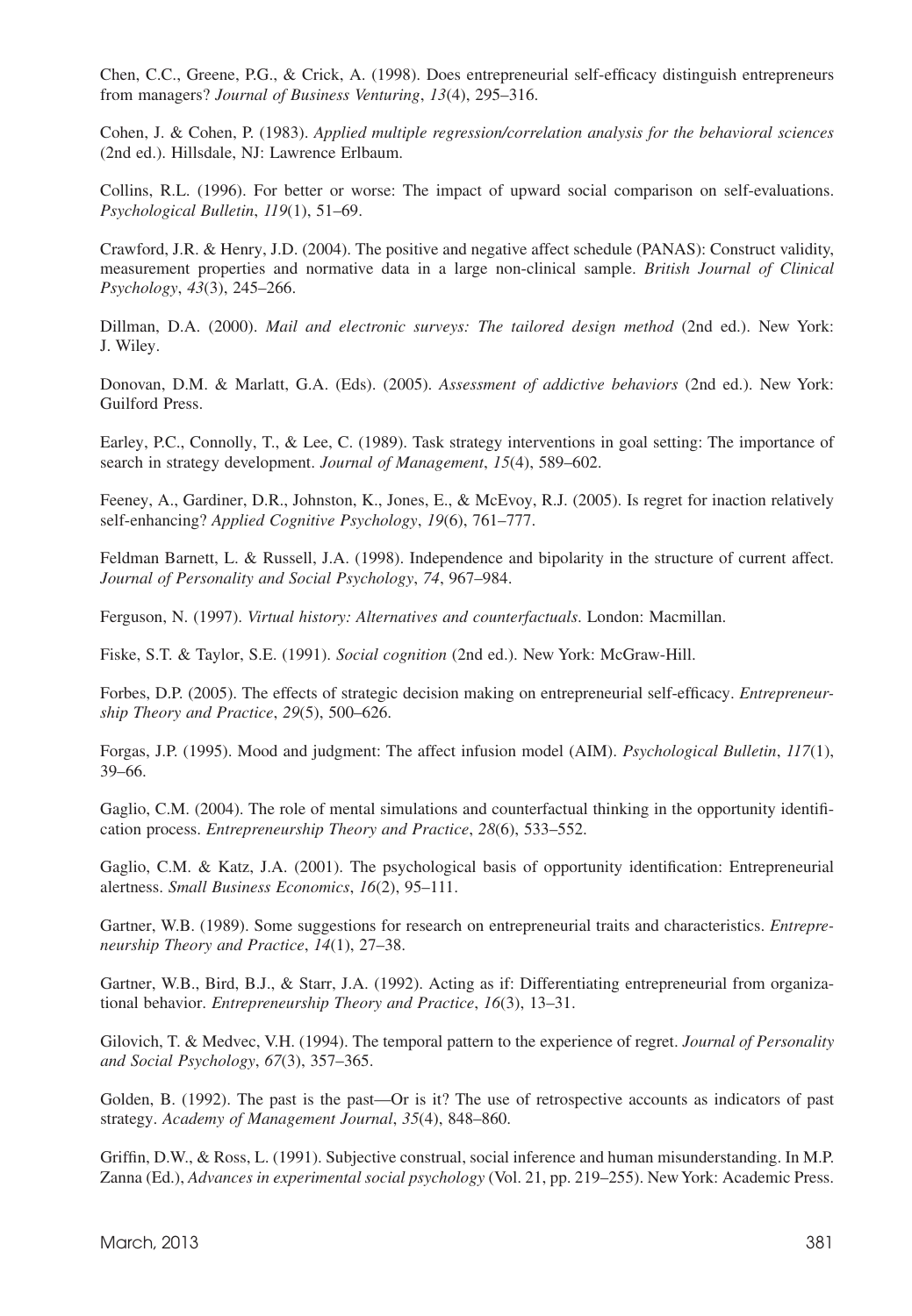Hausman, J. (2001). Mismeasured variables in econometric analysis: Problems from the right and problems from the left. *Journal of Economic Perspectives*, *15*(4), 57–67.

Haynie, J.M. & Shepherd, D.A. (2009). A measure of adaptive cognition for entrepreneurship research. *Entrepreneurship Theory and Practice*, *33*(3), 695–714.

Haynie, J.M., Shepherd, D.A., & McMullen, J.S. (2009). An opportunity for me? The role of resources in opportunity evaluation decisions. *Journal of Management Studies*, *46*(3), 337–361.

Hmieleski, K.M. & Corbett, A.C. (2008). The contrasting interaction effects of improvisational behavior with entrepreneurial self-efficacy on new venture performance and entrepreneur work satisfaction. *Journal of Business Venturing*, *23*(4), 482–496.

Hoch, S.J. (1985). Counterfactual reasoning and accuracy in predicting personal events. *Journal of Experimental Psychology*, *11*(4), 719–731.

Huber, G. & Power, D. (1985). Retrospective reports of strategic-level managers: Guidelines for increasing their accuracy. *Strategic Management Journal*, *6*(2), 171–180.

Isen, A.M. (2002). Missing in action in the AIM: Positive affect's facilitation of cognitive flexibility, innovation, and problem solving. *Psychological Inquiry*, *13*(1), 57–65.

Johnson, M.K. & Sherman, S.J. (1990). Constructing and reconstructing the past and the future in the present. In E.T. Higgins & R.M. Sorrentino (Eds.), *Handbook of motivation and cognition: Foundations of social behavior* (Vol. 2, pp. 482–526). New York: Guilford Press.

Kahneman, D. (1973). *Attention and effort*. Englewood Cliffs, NJ: Prentice-Hall.

Kahneman, D. & Lovallo, D. (1994). Timid choices and bold forecasts: A cognitive perspective on risk taking. In R.P. Rumelt, D.E. Schendel, & D.J. Teece (Eds.), *Fundamental issues in strategy: A research agenda* (pp. 71–96). Cambridge, MA: Harvard Business School Press.

Kahneman, D. & Miller, D. (1986). Norm theory: Comparing reality to its alternatives. *Psychological Review*, *93*(2), 136–153.

Keith, N. & Frese, M. (2005). Self-regulation in error management training: Emotion control and metacognition as mediators of performance effects. *Journal of Applied Psychology*, *90*(4), 677–691.

Kickul, J., Gundry, L.K., Barbosa, S.D., & Whitkanack, L. (2009). Intuition versus analysis? Testing differential models of cognitive style on entrepreneurial self-efficacy and the new venture creation process. *Entrepreneurship Theory and Practice*, *33*(2), 439–453.

Krueger, N.F., Jr & Brazeal, D.V. (1994). Entrepreneurial potential and potential entrepreneurs. *Entrepreneurship Theory and Practice*, *18*(3), 91–105.

Krueger, N.F., Jr & Dickson, P.R. (1994). How believing in ourselves increases risk taking: Self-efficacy and opportunity recognition. *Decision Sciences*, *25*(3), 385–400.

Kruger, J., Wirtz, D., & Miller, D.T. (2005). Counterfactual thinking and the first instinct fallacy. *Journal of Personality and Social Psychology*, *88*(5), 725–735.

Leary, M.R. (1999). Making sense of self-esteem. *Current Directions in Psychological Science*, *8*(1), 32–35.

Leary, M.R. & Downs, D.L. (1995). Interpersonal functions of the self-esteem motive: The self-esteem system as a sociometer. *Efficacy, Agency, and Self-Esteem*, *6*, 99–118.

Lumpkin, G.T. & Dess, G.G. (1986). Clarifying the entrepreneurial orientation construct and linking it to performance. *Academy of Management Review*, *21*(1), 135–172.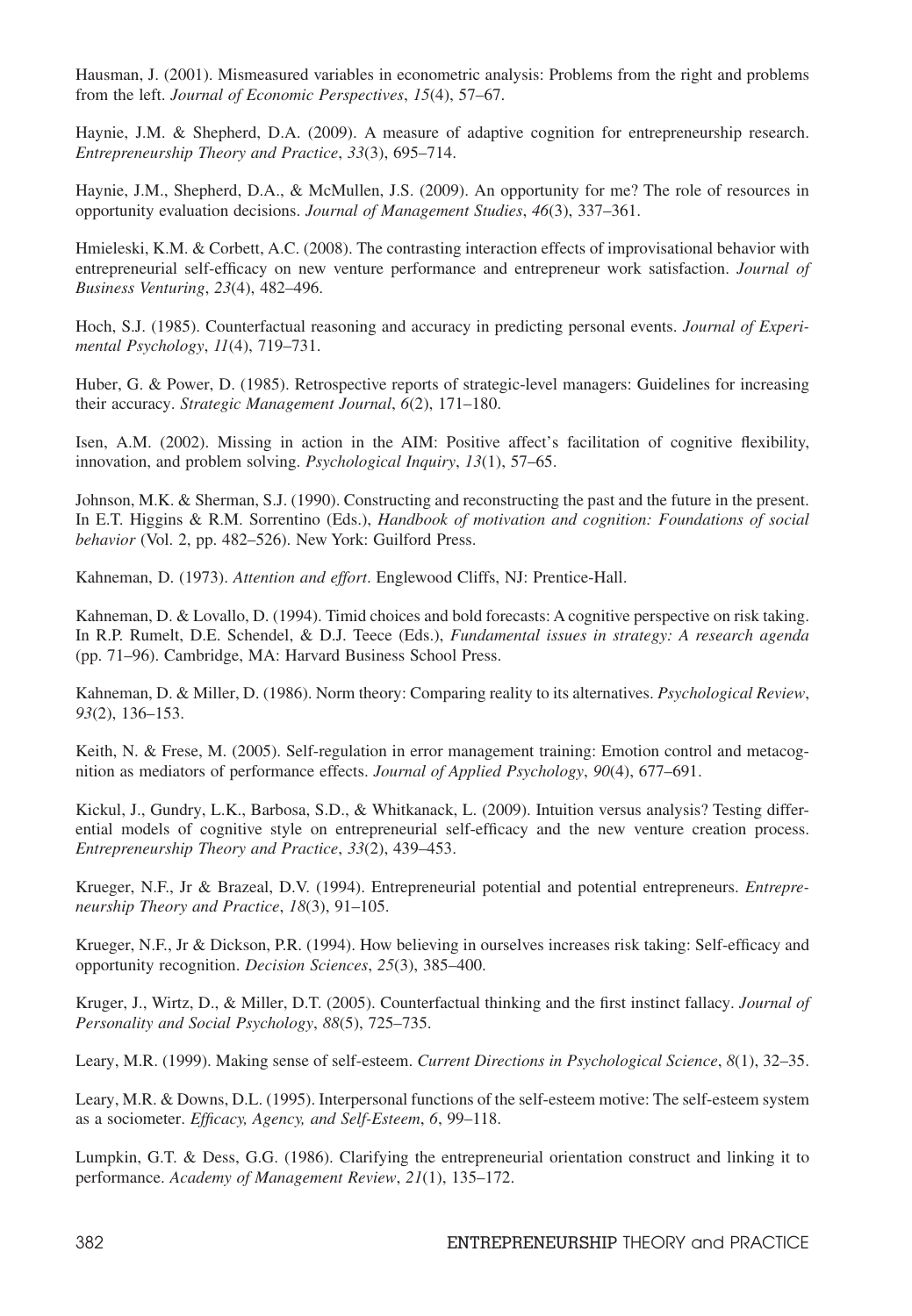Mandel, D.R. & Lehman, D.R. (1996). Counterfactual thinking and ascriptions of cause and preventability. *Journal of Personality and Social Psychology*, *71*(3), 450–463.

Markman, A.B. & Gentner, D. (2001). Thinking. *Annual Review of Psychology*, *52*, 223.

Markman, G.D., Balkin, D.B., & Baron, R.A. (2002). Inventors and new venture formation: The effects of general self-efficacy and regretful thinking. *Entrepreneurship Theory and Practice*, *27*(2), 149–165.

Markman, G.D., Baron, R.A., & Balkin, D.B. (2005). Are perseverance and self-efficacy costless? Assessing entrepreneurs' regretful thinking. *Journal of Organizational Behavior*, *26*(1), 1–19.

Markman, K.D. & Miller, A.K. (2006). Depression, control, and counterfactual thinking: Functional for whom? *Journal of Social and Clinical Psychology*, *25*(2), 210–227.

Markman, K.D., Gavanski, I., Sherman, S.J., & McMullen, M.N. (1993). The mental simulation of better and worse possible worlds. *Journal of Experimental Social Psychology*, *29*(1), 87–109.

McMullen, J.S. & Shepherd, A. (2006). Entrepreneurial action and the role of uncertainty in the theory of the entrepreneur. *Academy of Management Review*, *31*(1), 132–152.

Miller, D.T. & McFarland, C. (1986). Counterfactual thinking and victim compensation: A test of norm theory. *Personality and Social Psychology Bulletin*, *12*(4), 513–519.

Minniti, M. & Bygrave, W. (2001). A dynamic model of entrepreneurial learning. *Entrepreneurship Theory and Practice*, *25*(3), 5–16.

Neugarten, B.L., Havighurst, R.J., & Tobin, S.S. (1961). The measurement of life satisfaction. *Journal of Gerontology*, *16*, 134–143.

Newton, N.A., Khanna, C., & Thompson, J. (2008). Workplace failure: Mastering the last taboo. *Consulting Psychology Journal: Practice and Research*, *60*(3), 227–245.

Operario, D. & Fiske, S.T. (1999). Social cognition permeates social psychology: Motivated mental processes guide the study of human social behavior. *Asian Journal of Social Psychology*, *2*(1), 63–78.

Poon, J.M.L., Ainuddin, R.A., & Junit, S.H. (2006). Effects of self-concept traits and entrepreneurial orientation on firm performance. *International Small Business Journal*, *24*(1), 61–82.

Pyszczynski, T., Greenberg, J., Solomon, S., Arndt, J., & Schimel, J. (2004). Why do people need self-esteem? A theoretical and empirical review. *Psychological Bulletin*, *130*(3), 435–468.

Roese, N.J. (1994). The functional basis of counterfactual thinking. *Journal of Personality and Social Psychology*, *66*, 805–818.

Roese, N.J. (1997). Counterfactual thinking. *Psychological Bulletin*, *121*(1), 133–148.

Roese, N.J. & Hur, T. (1997). Affective determinants of counterfactual thinking. *Social Cognition*, *15*(4), 274–290.

Roese, N.J. & Olson, J.M. (1995a). Counterfactual thinking: A critical overview. In N.J. Roese & J.M. Olson (Eds.), *What might have been: The social psychology of counterfactual thinking* (pp. 1–55). Mahwah, NJ: Lawrence Erlbaum.

Roese, N.J. & Olson, J.M. (1995b). Outcome controllability and counterfactual thinking. *Personality and Social Psychology Bulletin*, *21*(6), 620–628.

Roese, N.J. & Summerville, A. (2005). What we regret most . . . and why. *Personality and Social Psychology Bulletin*, *31*(9), 1273–1285.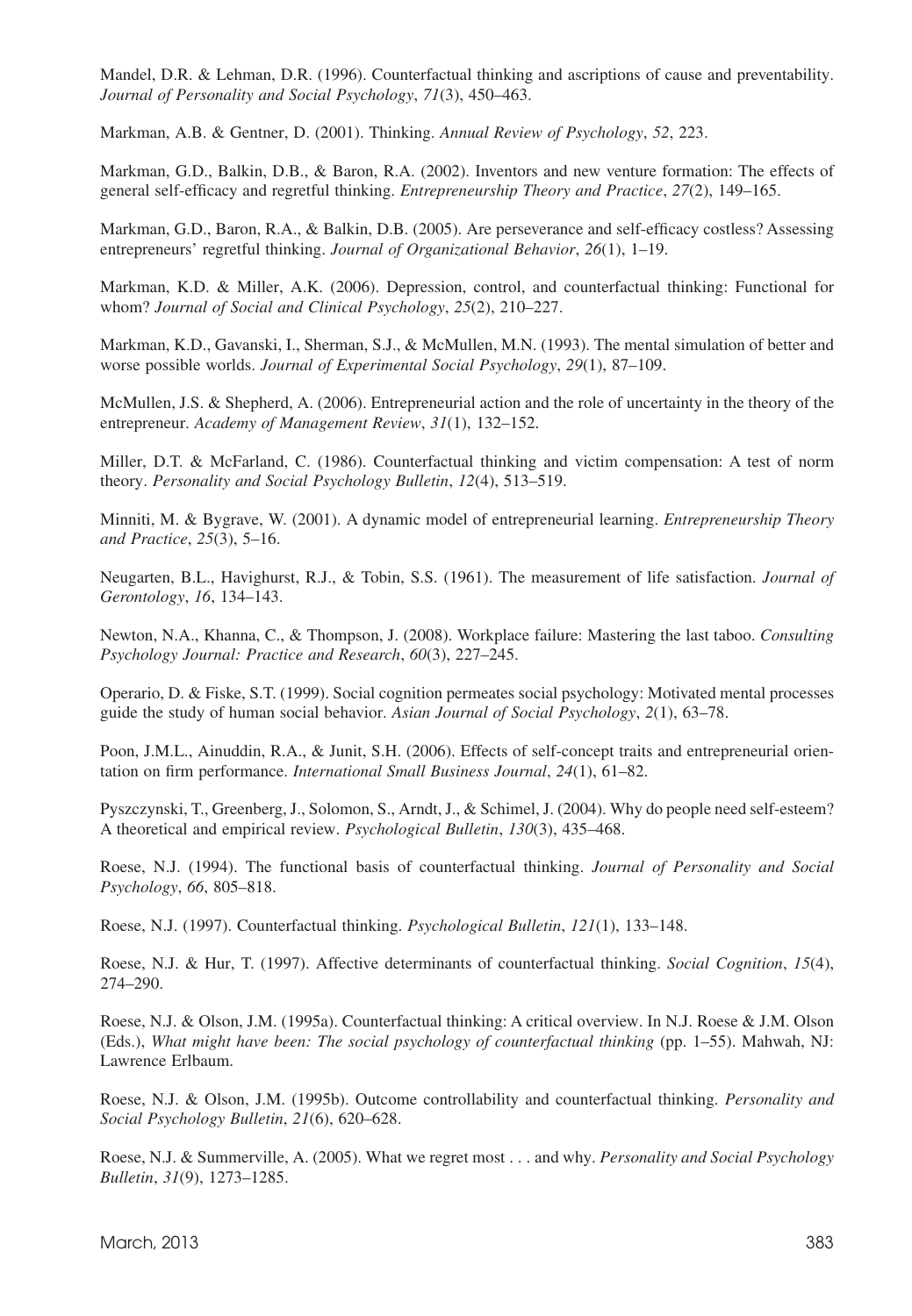Rosenberg, M. (1965). *Society and the adolescent self-image*. Princeton, NJ: Princeton University Press.

Russell, J.A. (1980). A circumplex model of affect. *Journal of Personality and Social Psychology*, *39*(6), 1161–1178.

Russell, J.A. & Feldman Barnett, L. (1999). Core affect, prototypical emotional episodes, and other things called emotion: Dissecting the elephant. *Journal of Personality and Social Psychology*, *76*(5), 805– 819.

Ryff, C.D. (1989). Happiness is everything, or is it? Explorations on the meaning of psychological well-being. *Journal of Personality and Social Psychology*, *57*(6), 1069–1081.

Sadler-Smith, E. & Shefy, E. (2007). Developing intuitive awareness in management education. *Academy of Management Learning and Education*, *6*(2), 186–205.

Sanna, L.J., Meier, S., & Turley-Ames, K.J. (1998). Mood, self-esteem, and counterfactuals: Externally attributed moods limit self-enhancement strategies. *Social Cognition*, *16*(2), 267–286.

Schacter, D.L. (1996). *Searching for memory: The brain, the mind, and the past*. New York: Basic Books.

Schunk, D.H. & Zimmerman, B.J. (1997). Social origins of self-regulatory competence. *Educational Psychologist*, *32*(4), 195–208.

Schwoerer, C.E., May, D.R., Hollensbe, E.C., & Mencl, J. (2005). General and specific self-efficacy in the context of a training intervention to enhance performance expectancy. *Human Resource Development Quarterly*, *16*(1), 111–129.

Sebora, T.C., Lee, S.M., & Sukasame, N. (2009). Critical success factors for e-commerce entrepreneurship: An empirical study of Thailand. *Small Business Economics*, *32*(3), 303–316.

Segal, G., Borgia, D., & Schoenfeld, J. (2002). Using social cognitive career theory to predict selfemployment goals. *New England Journal of Entrepreneurship*, *5*(2), 47–56.

Seifert, T. (2005). *Assessment of the Ryff scales of psychological well-being*. Available at http:// liberalarts.wabash.edu/cila/displayStory\_print.cfm?news\_ID=3570, accessed 27 December 2006.

Shane, S. (2000). Prior knowledge and the discovery of entrepreneurial opportunities. *Organization Science*, *11*(4), 448–446.

Shane, S. & Venkataraman, S. (2000). The promise of entrepreneurship as a field of research. *Academy of Management Review*, *25*(1), 217–226.

Shaver, K.G. & Scott, L.R. (1991). Person, process, choice: The psychology of new venture creation. *Entrepreneurship Theory and Practice*, *16*(2), 23–45.

Shepherd, D. (2004). Educating entrepreneurship students about emotion and learning from failure. *Academy of Management Learning and Education*, *3*(3), 274–287.

Showers, C. & Cantor, N. (1985). Social cognition: A look at motivated strategies. *Annual Review of Psychology*, *36*, 275–305.

Staw, B.M. & Boettger, R.D. (1990). Task revision: A neglected form of work performance. *Academy of Management Journal*, *33*(3), 534–559.

Taylor, S.E. & Lobel, M. (1989). Social comparison activity under threat: Downward evaluation and upward contacts. *Psychological Review*, *96*(4), 569–575.

Taylor, S.E., Wood, J.V., & Lichtman, R.R. (1983). It could be worse: Selective evaluation as a response to victimization. *Journal of Social Issues*, *39*(2), 19–40.